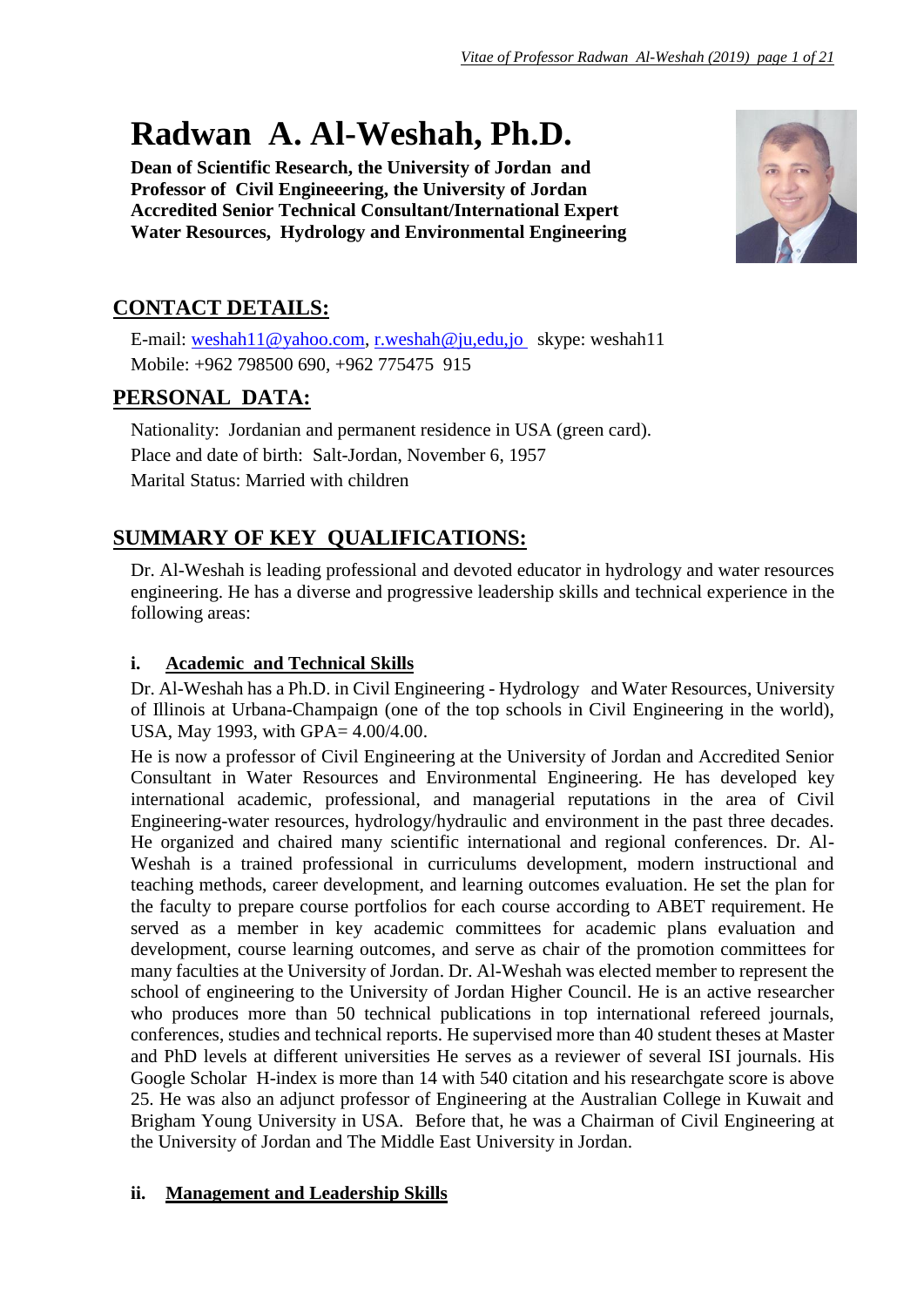Dr. Al-Weshah led and managed many mega projects with diverse teams in his professional career from 1994-present such as:

- In Jordan, during 2016-Present, as a senior consultant Dr. Al-Weshah led many teams in governmental agencies, high-rank committees in the area of higher education accreditation and quality assurance, scientific research funds, professional career development. He is an elected board member of the Jordan Engineers Association and elected member for two times at the University of Jordan Council representing more than 150 faculty members in the school of engineering. He conducted research works and supervised master theses in Non-Revenue-Water Management and contemporary water resources management issues.
- In Kuwait, KNFP, during 2012-2016, Dr. Al-Weshah led the Groundwater Remediation Project for a budget of about 41 million dollars and led the preparation of the strategic plans, detailed action plans, monitoring scheme, and the TORs for project tendering. He coordinated the efforts of all local and international consultants, contractors, stakeholders and governmental agencies.
- In UNESCO, during the period 2000-2010, he led and managed regional mega projects in the Arab Region and the Nile Basin with total budget of more than 10 million dollars funded by UN system, EU, Government of Japan, and others. He led these projects with diverse multinational teams exceeding 100 professionals. The impact of these projects were highly appreciated by all stakeholders, partners and donors.
- In Jordan, during the period 1994-2000, he was the associate director of the Water and Environment Center at the University of Jordan, in which he led and managed many project with a budget exceeding 1.2 million dollars of external funding from EU, USAID, and EU. He led teams of more than 20 professional and achieved the project tasks and objectives with full appreciation from the clients and funding agencies.

#### **iii. Experience in Hydrological Studies, Storm Drainage and Flood Control (1992 present)**

- Dr. Al-Weshah was the chief hydrology/hydraulic expert and modeller for the Petra Water Harvesting and Hydrological Studies for with Petra Development and Tourism Region Authority (2019-ongoing). He used fully the WMS (version 11, 2019) software for hydrology analysis and Bentley FLOWMASTER and CULVERTMASTER for hydraulic design.
- Dr. Al-Weshah is chairing the Ministry of Public Work and Housing to develop Flood Hydrological Studies Design Manual and Code for Jordan (2019-ongoing).
- Dr. Al-Weshah is chaired the Amman Chamber of Commerce Technical Committee to investigate the flash flood crisis in the Amman Downtown Area (March 2019). He prepared a full report about this event ([https://www.youtube.com/watch?v=eGGEU7EIQgw;](https://www.youtube.com/watch?v=eGGEU7EIQgw) [https://www.youtube.com/watch?v=aR-t4OkBt2Q\)](https://www.youtube.com/watch?v=aR-t4OkBt2Q).
- Dr. Al-Weshah is chaired the Ministry of Justice Technical Committee to investigate the flash flood crisis in the Zarqa Maeen near the Dead Sea (October-November 2018). He prepared a comprehensive model and report about this flood which was broadcasted on TV and media in a press conference in Amman ([https://www.youtube.com/watch?v=G5hUrpdqB-U;](https://www.youtube.com/watch?v=G5hUrpdqB-U) [https://www.roya.tv/videos/51609\)](https://www.roya.tv/videos/51609).
- Dr. Al-Weshah was the chief hydrology/hydraulic expert and modeller for the 26 Coastal Wadis Flood Control Project in the City of Aqaba (2018-2019). This project covers the development of flood analysis and design for three roads in Aqaba with total length exceeds 100 km. There was 152 hydraulic structures on these wadis that they were investigated and upgraded as needed including bridges, culverts, check dams and open channels. He used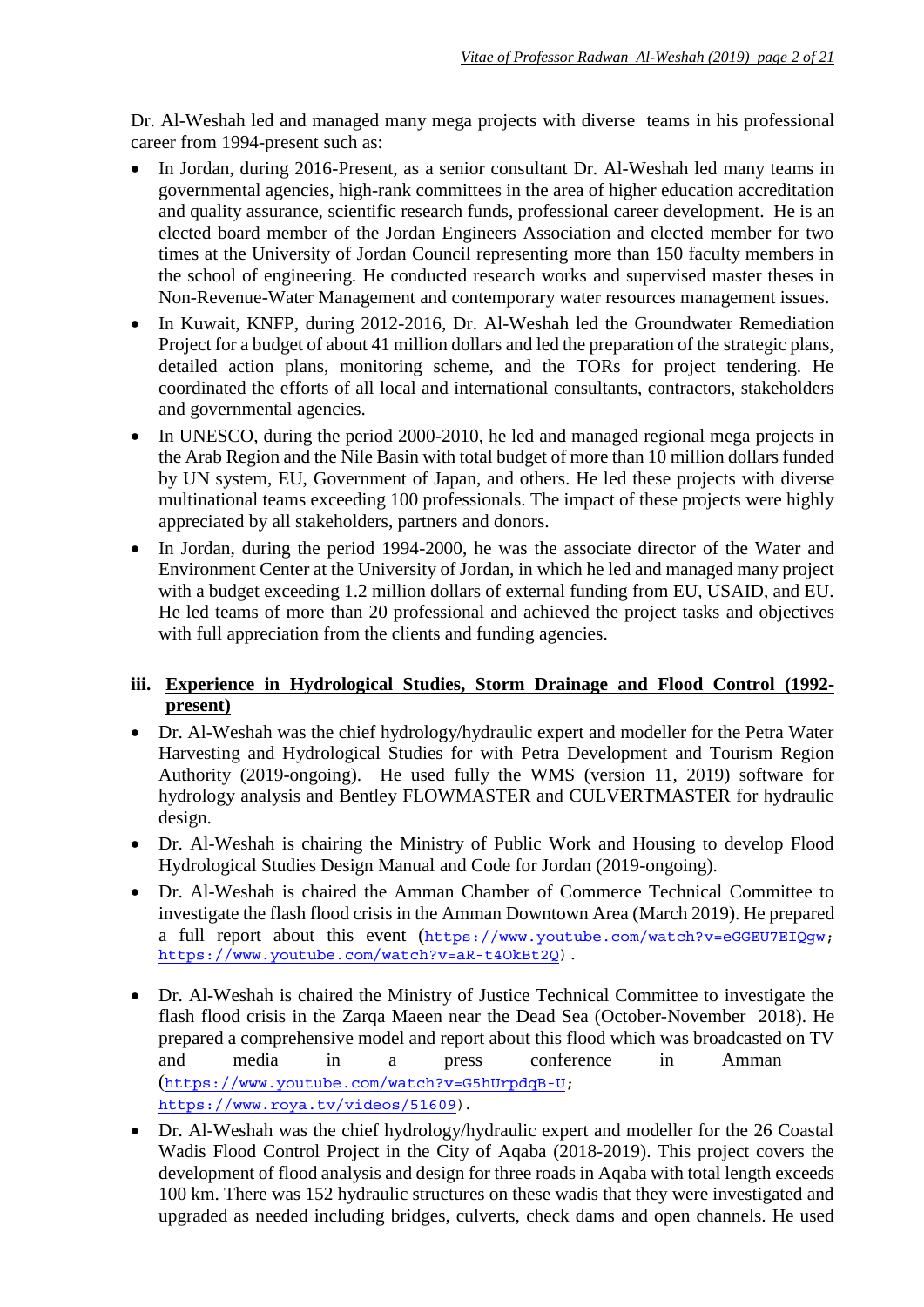fully the WMS (version 11, 2019) software for hydrology analysis and Bentley FLOWMASTER and CULVERTMASTER for hydraulic design.

- Dr. Al-Weshah prepared hundreds of hydrology/hydraulic studies for many projects in Jordan and abroad for top firms in at national and international levels. These project covers the development of flood analysis and design, hydraulic structures design, flood protection and diversion works, storm water drainage, flood plain management, scour protection works, and watershed management tools. He used fully the WMS (version 11, 2019) software for hydrology analysis and Bentley FLOWMASTER and CULVERTMASTER for hydraulic design.
- Dr. Al-Weshah chaired many high-level national investigation committees on flash flood and storm water drainage in Jordan in which his studies have been very appreciated and respected by all stakeholders.
- With Dar Al-Handasah (1996-2000), Dr. Al-Weshah was the lead hydrology and hydraulic analysis and design for storm water drainage works for the Rabigh-Qassim Al-Madinah Freeway, Saudi Arabia. He performed hydrologic/hydraulic analysis and design of major wadi crossings, culverts, scour protection and other drainage work design for this freeway which is more than 800 km long. He also lead the team to perform storm drainage works and structures for the Riyadh City Ring Road in Saudi Arabia. All his works are highly appreciated by the clients, partners and other stake holders.

#### **iv. Industrial Skills**

- Dr. Al-Weshah led and managed multi-million dollars of international, regional and national projects in natural resources management and water resources in the Middle East and North Africa. This includes major water engineering projects, studies on integrated water resources management (IWRM), Non-Revenue Water (NRW) management, cooperative research between south-south and south-north institutions, institutional and human resources capacity building. His experience covers engineering analysis and design of major water and hydrology infrastructures projects, dams, sedimentations, waste and resources management, integrated water resources management in arid regions, climate change risk and adaptation management in water resources, water policy and reform, wadi theoretical and experimental hydrology, groundwater protection, land fill management and water use ethics. He served as a leading senior design engineer in major international consulting firms in highways/infrastructures engineering and dams projects including hydrologic/hydraulic analysis and design, water distribution systems, rainfall storm drainage and management, flash flood protection and flood mitigation, He performed GISbased hydrologic modelling, flood and sediment control and mitigation measures for several projects and dams in Jordan and abroad using state of the art software packages. These projects were implemented in Kuwait, United States, Saudi Arabia, Egypt, Algeria, Jordan, Oman, Lebanon and Sudan. He is serving as a member in a high-rank Committee to develop a Hydrology and Highway Codes and Manual for the Government of Jordan, member of the governing board of the Arab Water Council, and member of the Prince Sultan International Prize on Water. He has been elected with landslide votes in the Jordanian Engineers Association Board for 2018-2021.
- Dr Al-Weshah has served a Senior Technical Consultant several leading international firms and bodies like Kuwait National Focal Point for Environmental Projects; he manages and supervises the implementation the Kuwait Environmental Remediation Program (KERP). This program encompasses a group of projects awarded to the State of Kuwait by the United Nations Compensation Committee for the remediation of environmental damages and their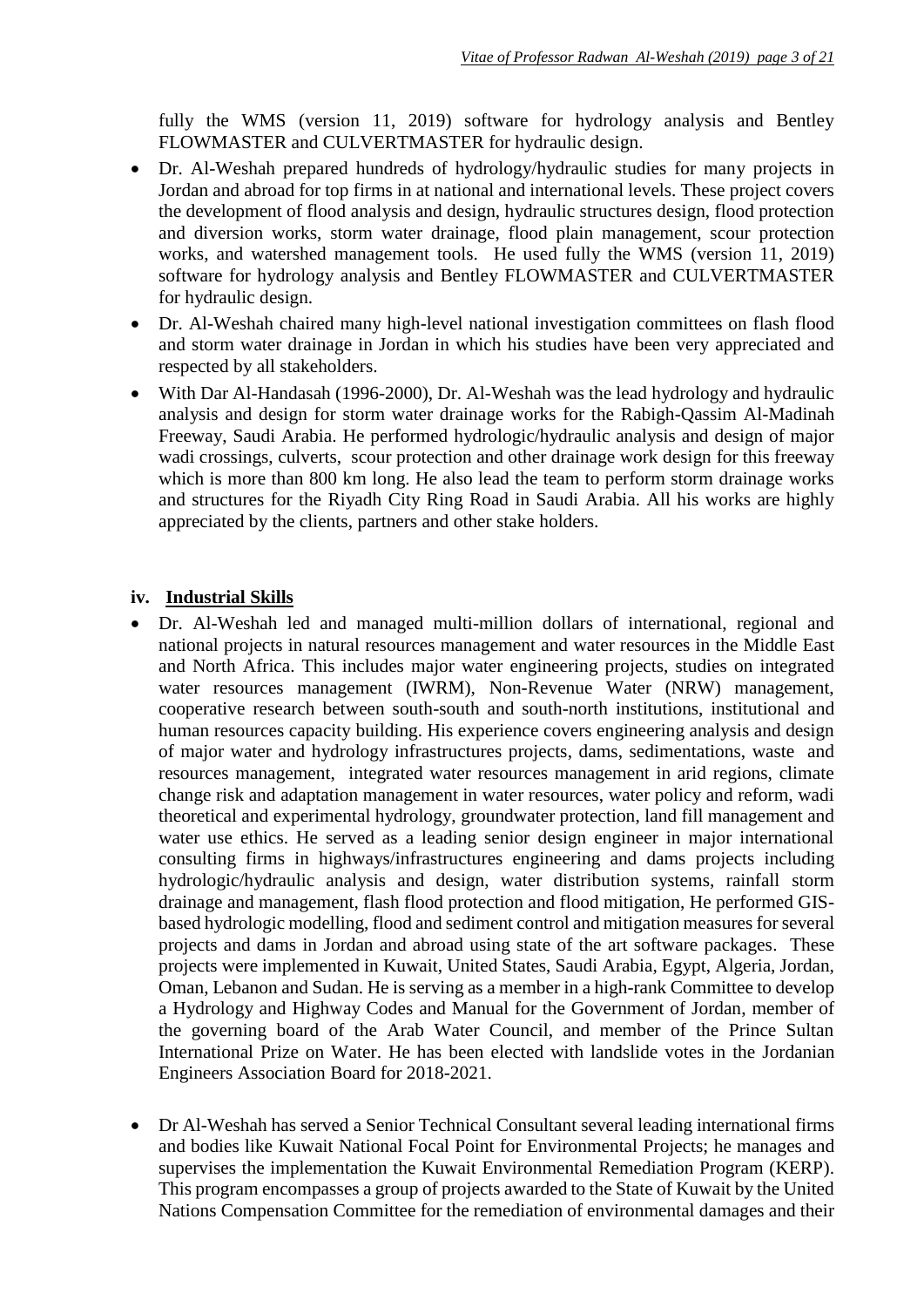impact on water resources caused by the Gulf War. He is taking the lead in managing and monitoring the groundwater remediation project in North Kuwait with a value of about 41 Million USD.

 For the period 2000-2010, Dr. Al-Weshah was the Regional Water Program Director in UNESCO for the Arab Region and the Project Director for the extra-budgetary of about ten-million dollars UN projects. His duties include planning and managing projects, writing proposals for external funding, preparing work plans, reviewing the execution and implementation projects. He was the project coordinator and director the UNDP-MDG Spanish Achievement Funds on Climate Change Risk Management and many other regional projects. He is a principle author of the international book *Water for Future* published by the United State National Academy Press in 1999. He is supervising the *Arab Network on Wadi Hydrology and the Arab Network on Groundwater Protection*, and a co-editor and a contributor to several UNESCO-IHP technical documents on *Hydrology of Wadi Systems, Groundwater Protections, Integrated Water Resources Management, Water Use Ethics, etc*.

#### **v. Communication and Interpersonal Skills**

Dr. Al-Weshah has outstanding academic records at all schooling levels; he was one of the top students in his classes from primary school to graduate studies. He has excellent written, oral communication and presentation skills as well as other interpersonal skills. He has the ability to communicate effectively and persuasively with policy makers and other stakeholders. He is a diligent and committed professional who can lead, mentor, coach and motivate his team towards high performance focusing on impact using results-based management and reporting. He can perform well with high spirit under pressure and strict deadlines and demonstrates ability to manage complexities with wise professional judgement. Dr Al-Weshah has excellent knowledge of the UN, USAID, and EU system policies and procedures. He received advanced formal training in strategic planning, result based management, water diplomacy and negotiation, time and stress management, team building and mobilization, effective leadership skills, and security training.

Dr. Al-Weshah has very active networking skills with different key professionals, academic and research institutions, community leaders, and many public figures in the Arab region. He has more than 5000 professional friends on his Facebook and LinkedIn networks. Dr. Al-Weshah, has demonstrated skills of positive attitude and pleasant tolerant character that is respectful, sensitive communication with people who are diverse in their cultural, ethnic backgrounds and abilities

# **EDUCATION:**

Postdoctoral Researcher, Illinois State Water Survey-Surface Water Division, Office of Watershed Management, Sediments and Wetlands, Jan 1993-Dec 1993. Duties: conducting theoretical and experimental hydrological research in the areas of watershed management, flood hydrology and mitigation, sediment transport, and wetland hydrology and restoration.

Ph.D. Civil Engineering - Hydrology and Water Resources, University of Illinois at Urbana-Champaign, USA, May 1993, (GPA= 4.00 out of 4.00).

M.S. Civil Engineering-Water and Irrigation Engineering, January 1989, University of Jordan, Amman, JORDAN, (Scholastic Evaluation: Excellent).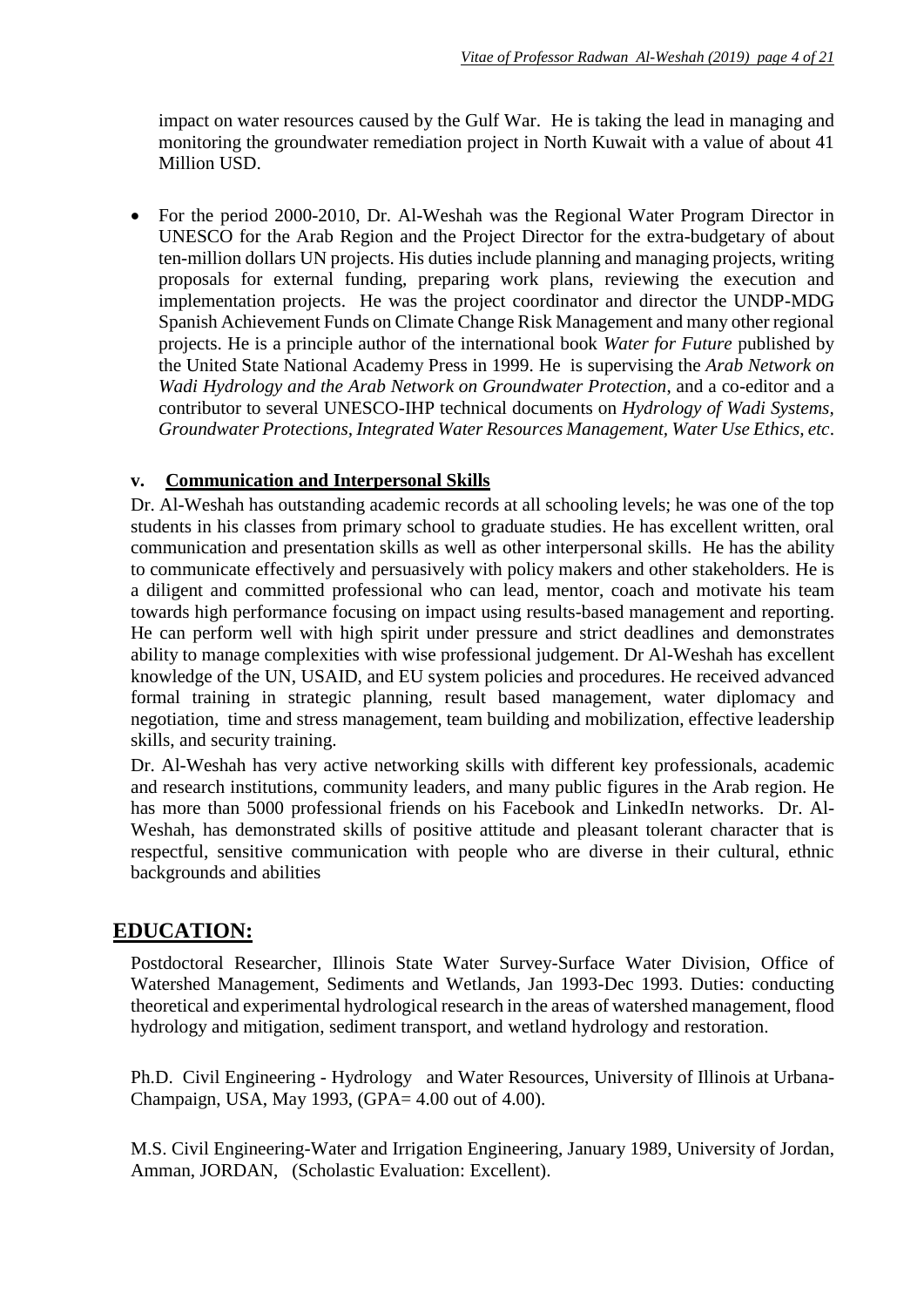B.S. Civil Engineering, June 1981, University of Jordan, Amman, JORDAN, (Scholastic Evaluation: Excellent).

### **THESES:**

Ph.D. Thesis: "Reliability of Integrated Municipal Water Systems: Implications of Drought," University of Illinois at Urbana-Champaign, 1992.

Master Thesis: "A Contribution to the Total Sediment Load Transportation," The University of Jordan, Amman, 1989.

# **WORK HISTORY PERTINENT TO THIS RESUME:**

#### **I. ACADEMIC AND RESEARCH EXPERIENCE:**

**Professor (201<sup>1</sup>-present)**, Civil Engineering Department, the University of Jordan in Amman, JORDAN. Duties: teaching Engineering Hydrology, Hydraulics and Fluid Mechanics, Environmental Engineering and other Civil Engineering courses for undergraduate students, and teaching graduate advanced courses in Surface Hydrology, Groundwater Hydrology, Flood Hydrology, Hydraulics and Water Resources for graduate students in the Faculty of Engineering and the Faculty of Agriculture. Supervise graduate students theses and graduation projects. Research and consultancy areas cover integrated water resources management, hydrology of desert and arid areas, shared water resources management, optimization of water systems, flood and drainage studies, groundwater recharge and water harvesting studies, design of water networks, small dams, stormwater drainage system, and hydraulic structures. He also taught general civil engineering courses like statics, strength of material, applied statistics and probability in engineering, and numerical engineering methods. He serves in several national and international academic, technical and administrative committees and councils.

**Chairman of the Civil Engineering Department and Associate Professor,** Civil Engineering Department, the Middle East University for Graduate Studies in Amman, JORDAN (from February to September 2010). He helped in establishing a recognized Civil Engineering Department as a center of excellence in the region. Duties: Managing the Civil Engineering Department professors and staff, ensure high-quality academic environment for students, teaching various Civil Engineering courses such as fluid mechanics, hydraulics, hydrology, surveying, and strength of material. He was conducting research, consulting and providing community services. His management and teaching effectiveness evaluation by student was rated excellent

**Visiting Professor,** Civil and Environmental Engineering Dept. Brigham Young University (BYU), Utah, USA (Summer 2003 and Summer 2005). Duties: teaching hydrology course, organizing international workshops and public seminars, examining graduate students theses and projects as well as helping in the development of the water resources applications using the software developed by BYU like WMS, GMS and SMS. His teaching effectiveness evaluation by his student was rated excellent.

**Associate Professor (2000-20015)**, Civil Engineering Department, the University of Jordan in Amman, JORDAN. (Duties: same prof. as above).

**Assistant Professor**, Civil Engineering Department, the University of Jordan in Amman, JORDAN, September 1994 to March 2000 (duties, same as above).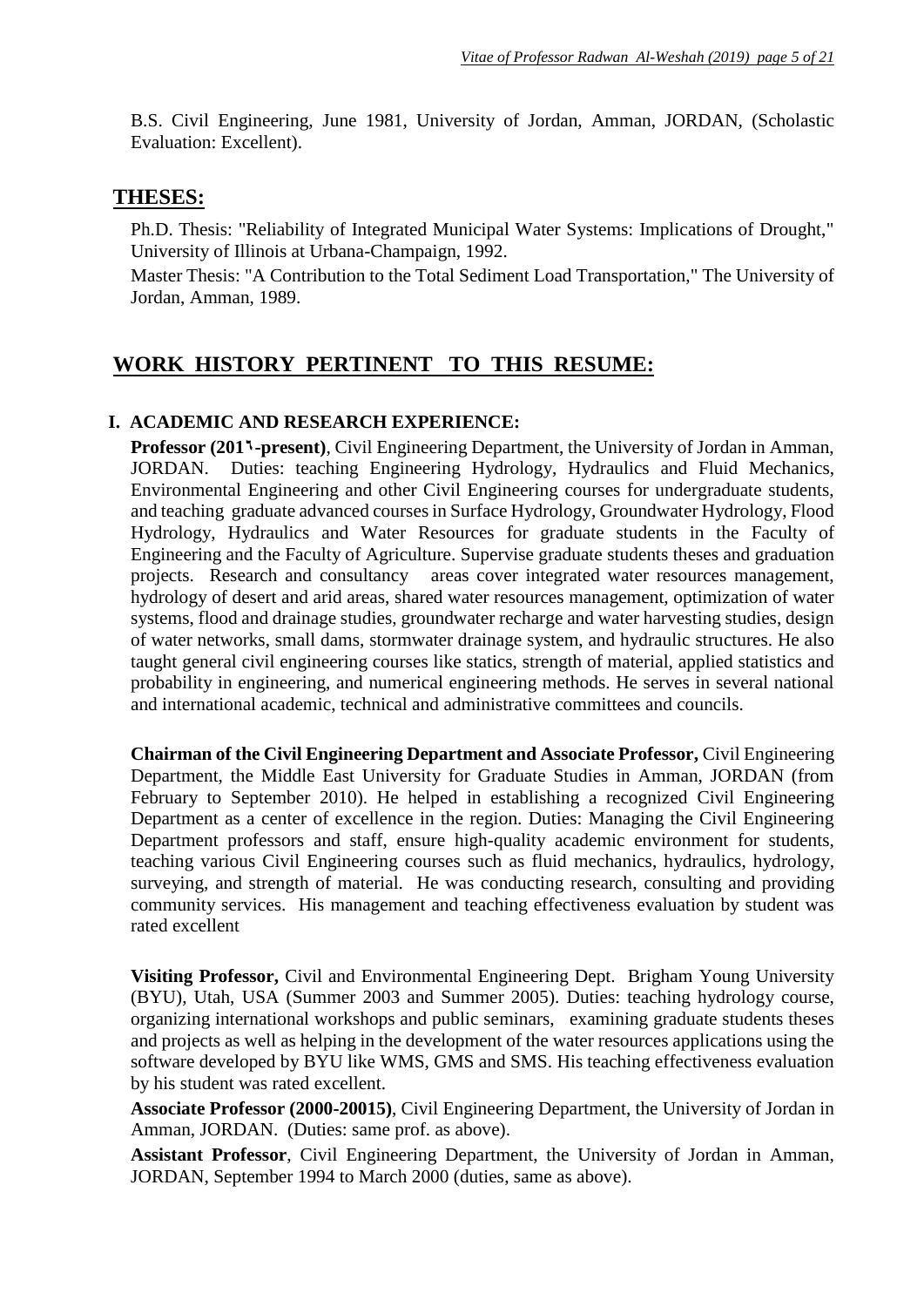**Head of the Environment and Water Section**, Civil Engineering Department, the University of Jordan in Amman, JORDAN, September 1996 to June 2000. Duties: supervising and coordinating the work of the fluid mechanics, hydraulic, environmental and water section in the Department of Civil Engineering including all administrative, academic and teaching activities for the undergraduate and graduate levels, as well as supervising and managing the labs.

**Associate Director and Researcher,** the Water and Environment Research Center (WERC), the University of Jordan, January 1995 to June 2000. Duties: Formulation and implementation of research projects in the area of hydrology and water resources and providing specialized consulting services through the University of Jordan and WERC. Examples of the ongoing research projects: the Azraq Oasis water resources studies and surface water modeling, the arid land JAZPP hydrology study, the Jordan Desert hydrology modeling, artificial recharge of groundwater aquifers, the rainfall forecasting, the water harvesting in the Upper Yarmouk basin, the international course on wadi hydrology, and many technical training materials and workshops in water resources and hydrology.

**Associate Researcher**, Illinois State Water Survey, USA, Office of Sediment & Wetland Studies and Water Resources Center, University of Illinois, Urbana-Champaign, Illinois, December 1992 to Jan 1993. Research areas include hydrologic and hydraulic modeling of wetlands, stormwater management and flood control, and hydrologic response to changes in climate; land use; shared water resources management; and Middle East water resources.

**Graduate Research and Teaching Assistant**, Civil Engineering Department, Hydro-systems, University of Illinois at Urbana-Champaign, USA, July 1990 to December 1992. Duties: research and teaching in water resources planning and management, design of storm sewers and water distribution networks, water systems performance and rehabilitation and drought-risk analysis.

**Graduate Research Assistant**, Illinois State Water Survey-Hydrology Division, Office of Sediment and Wetland Studies, University of Illinois at Urbana-Champaign, August 1989 to December 1992. Duties: research in modelling of hydrologic systems, watershed analysis, wetland hydrology, climate change risk management on water resources, and sediment transport studies.

**Lecturer**, Civil Engineering Department, the University of Jordan in Amman, JORDAN, February 1984 to August 1989. Duties: teaching Hydrology, Hydraulics, Surveying, and Fluid Mechanics for undergraduate Civil Engineering students, as well as supervising and maintaining the Fluid Mechanics, Environment and Hydraulics Lab.

**Part-time Lecturer**, Civil Engineering Department, the University of Jordan in Amman, JORDAN. September 1981 to June 1982. Duties: Lecturer in Land Surveying, Hydrology, Fluid Mechanics and Hydraulics.

#### **II.PROFESSIONAL CONSULTING AND MANAGEMENT EXPERIENCE:**

**Freelance Consultant and Senior Advisor (**on part -time basis), 2015-Present for many governmental, public and private firms, research projects and case studies in Jordan and Abroad. The main focus of these project is on NRW management as part of integrated water resources management. The NRW studies suggested rehabilitation works, disconnection of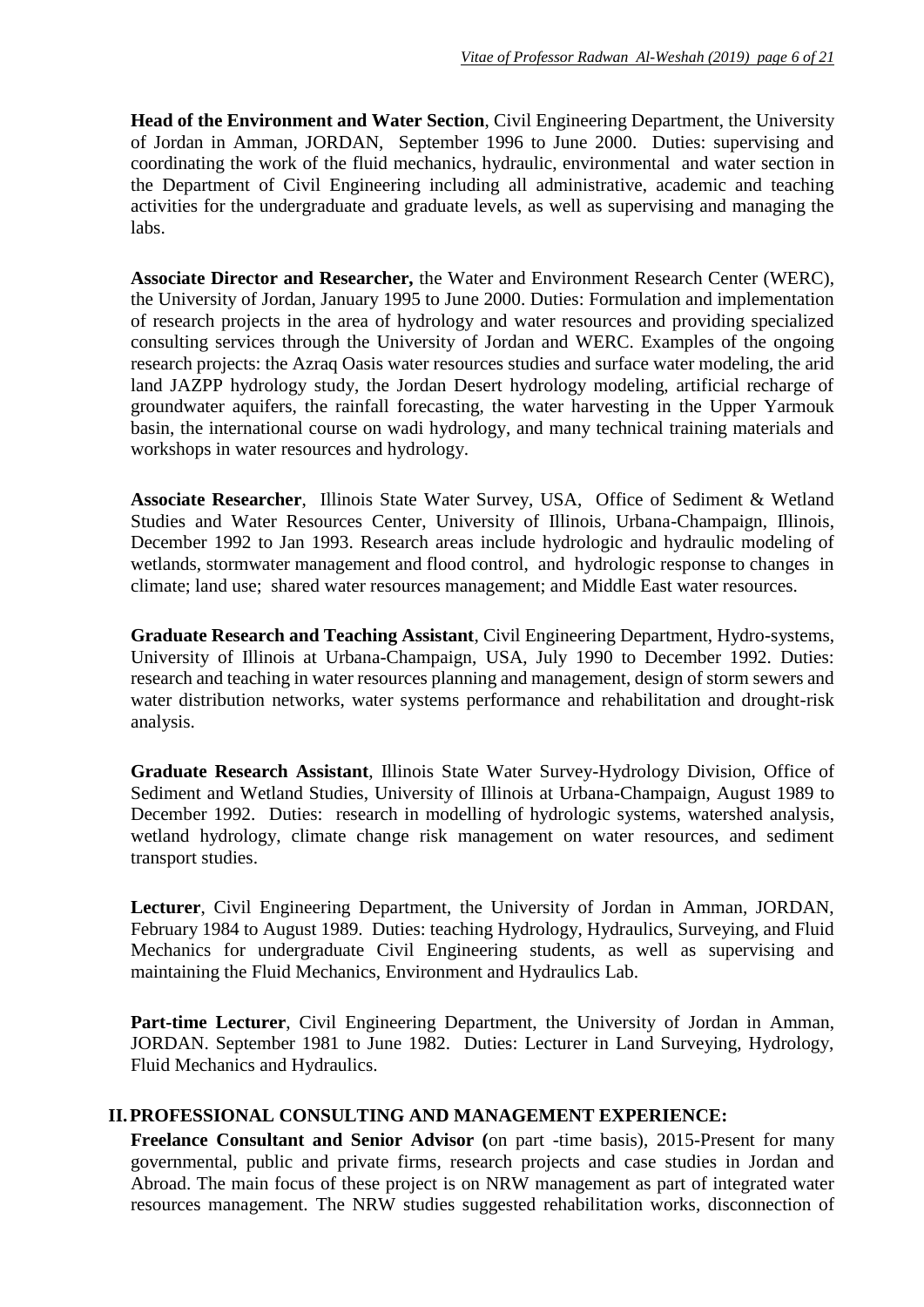redundant mains, replacement of pipes, pressure management, and continuous water audit to identify illegal and bad connection.

**Senior Consultant, Al-Mostaqbal Engineering (**on part -time basis), 2015-Present in Amman. Duties: Conduct in depth environmental, hydrologic/hydraulic analysis and design of so many major projects including hydraulic structures and flood protection works. He served as key hydrologic and hydraulic designer of Wadi Esaal Dam in South Jordan, Aqaba Backroad storm water drainage, Tafilah industrial zone hydrology and hydraulic analysis and design, Zarqa Oil Refinery Highway storm water drainage analysis and design, Petra city hydrology/hydraulic analysis and design, and Aqaba flood protection and management schemes with projects budgets more than 1 million dollars. Team leader for the GIS-Based Hydrologic Modeling expert for the Aqaba Development Company (ADC) 26 coastal wadis projects which includes flood control, sediment control and check dams of about 152 hydraulic structures. Team leader for the Petra water harvesting and hydrological studies project with Petra Development and Tourism Region Authority.

**Team leader**, for several GIS-based hydrological studies and modelling projects which include storm drainage analysis and design for more than 25 PV solar fields in Jordan which includes flood control, diversion works and hydraulic structure design using best practices mitigation measures.

**Senior advisor,** Ministry of Public Work, 2018-Present. Duties: lead a team to develop a code and design manual for hydrological studies and flood risk control for Jordan.

**Senior advisor,** Petra District Development Zone, 2018-Present. Duties: review and evaluate the agency projects and development zones as well as providing technical consultancy services in the area of hydrology and water resources engineering.

**Senior advisor,** Greater Amman Municipality, 2018-Present. Duties: lead a team to develop a storm water master plan for Greater Amman City and to conduct hydrological studies and flood risk control for Jordan.

**Senior advisor,** to the President of the University of Jordan, 2018-Present. Duties: review and evaluate the development of new master plan for the Campus and providing technical consultancy services in the area of hydrology and water resources engineering.

**Senior Technical Consultant, Kuwait National Focal Point for Environmental Projects, Kuwait.** Duties: supervise and manage the implementation of the Kuwait Environmental Remediation Program (KERP). KERP encompasses a group of projects awarded to the State of Kuwait by the United Nations Compensation Commission (UNCC Decision 258) for the remediation of environmental damages and their impact on water resources caused by the 1990- 91 Gulf War. This project includes remediation of 25 million cubic meter of oil contaminated soils by various methods including landfills. Dr Al-Weshah is taking the lead in managing and monitoring the groundwater remediation project with a value of about 41 Million USD. More specifically his duties include:

- Planning and supervision of the implementation program; developing phasing plans and Term of References (ToR) for the remediation/restoration contracts; and setting terms for the Organizations Engaging Field Contractors (OEFC);
- Defining KERP's objectives, scope and requirements; and
- Prioritizing implementation of projects in close coordination with all stakeholders and respected governmental bodies.
- Evaluating and monitoring the project implementation with specific milestones, key performance indicators and deliverables.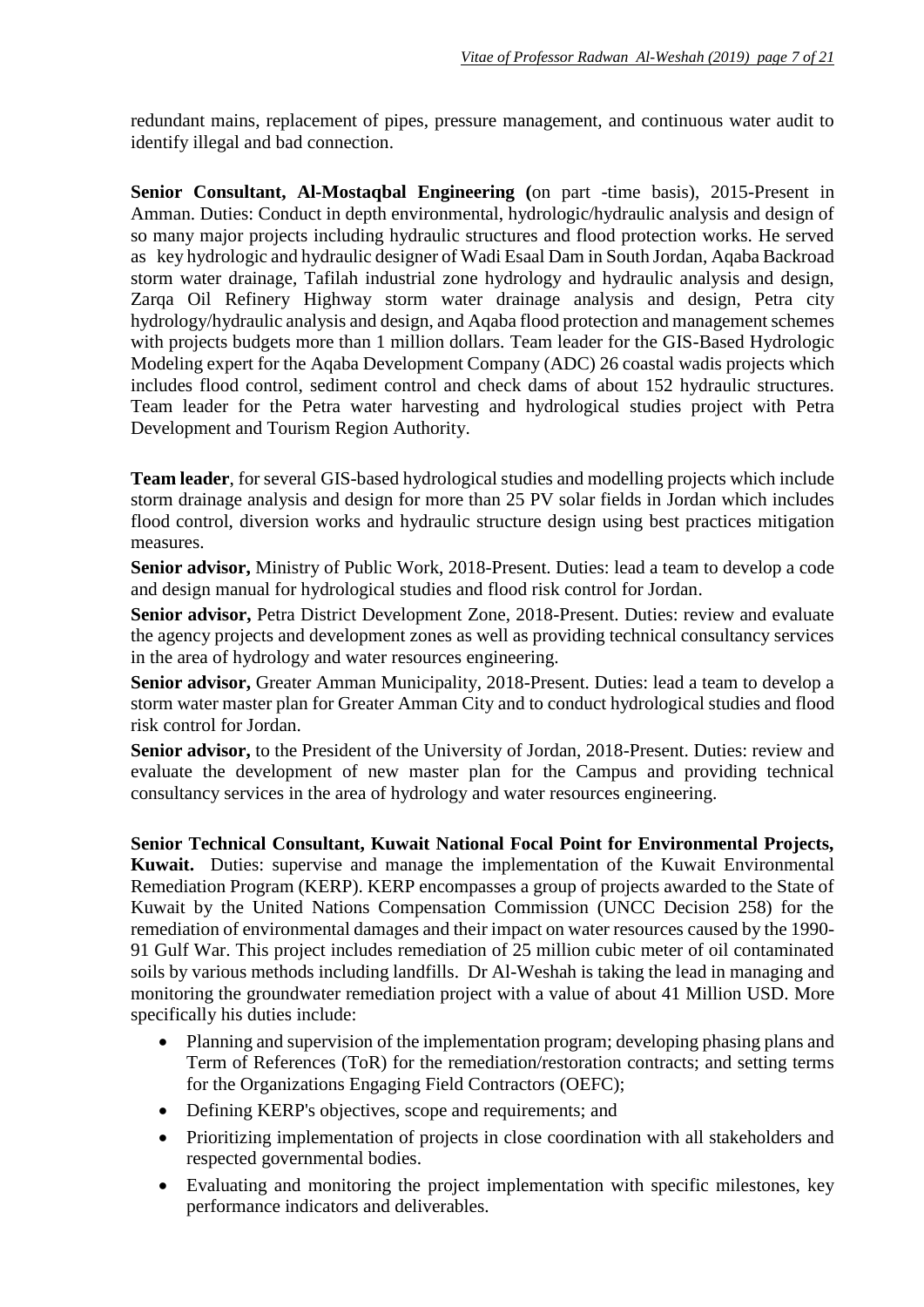• Preparing reports and briefing to respective bodies in Kuwait and in the UN system about the progress of the project focusing on results and impacts.

**Senior Part-time Technical Consultant, University of Kuwait, Office of Consultation and Career Development.** Environmental, social and health impact and assessment of Kuwait National Petroleum Mega Projects, 1 April 2015-30 August 2015.

**Senior Part-time Technical Consultant, UN HABITAT,** Assessment of Water Services for Selected Cities in Iraq 1 October 2011-30 March 2012.

**Technical Reviewer and Key Evaluator** for many USAID, World Bank, UN and other international water and infrastructures projects in the Middle East and North Africa.

**Regional Hydrologist/ Water Program Director**, UNESCO Cairo Regional Office, Egypt, June 2000 to January 2010. Duties: responsible for planning, executing and implementing the UNESCO International Hydrologic Program (IHP) and Integrated Water Resources Management (IWRM) Plans and Policies in the Arab Region. His duties include planning projects, writing proposals for external funding, preparing work plans, supervising, monitoring, and reviewing the execution and implementation of IHP activities and extrabudgetary projects in the Arab Region. He is coordinating the IHP activities with local, regional and international parties. The IHP activities include training, workshops and conferences, studies and research in the area of water resources, surface water hydrology, groundwater hydrology, environmental hydrology, sediment transport, water resources management and policy, strategic water planning, conflict resolution, water use ethics, eco-hydrology of drylands, as well as climate change mitigation and adaptation on water resources systems. Dr. Al-Weshah has been elected as a governor of the Arab Water Council based in Cairo for two terms (2006-2012) and he has served in many steering and high-level water committee and scientific bodies at the international and regional levels. He is a member of the evaluation board of the Prince Sultan Ibn Abdelaziz (of Saudi Arabia) International Prize on Water (PSIPW) since 2004. He was the founder and the chairman of the international wadi hydrology conferences held every two years since year 2000. He served as a keynote speaker in many prestigious international and regional forums and conferences. He provides policy advice to member countries on developing their water policy, strategies, and integrated water resources management options.

#### **Project Director of:**

- The UNESCO-Flanders FRIEND/NILE Project for promoting research and networking between experts and policy makers in the Nile Basin Countries. This is along-term cooperative projects that started in 2001 and will continue to year 2010. An international conference chaired by Dr. Al-Weshah was organized during this project with more than 300 participants and more than 77 papers were presented.
- The Capacity Building in Water and Environmental Management in Palestine, a research and institutional capacity building project in the West Bank and Gaza to enhance the research, management and best practices of integrated water resources and environmental management in Palestine. This project started in 1999 and completed by the end of year 2008. An international conference chaired by Dr. Al-Weshah was organized during this project with more than 260 participants and more than 90 papers were presented.
- The Capacity Building of the Water Sector in Iraq, a UN-Trust fund project to restructure and enhance the human and institutional capacities of the water sector in Iraq with several tailored capacity building and training activities.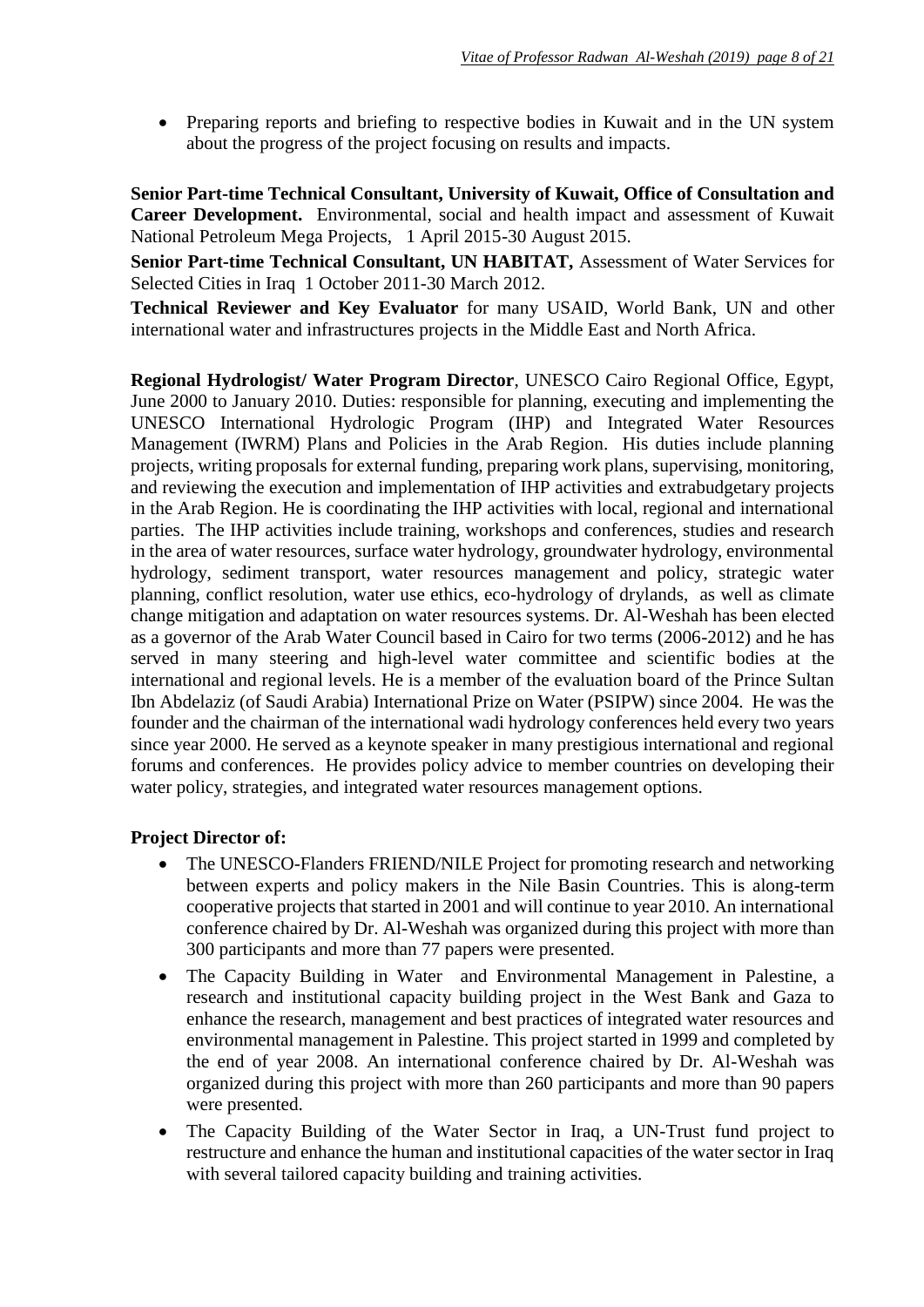• Climate Change Risk Management on the Water Sector in Egypt, a UN-Trust fund project funded by the Spanish Millennium Development Goals Achievement Funds to enhance the country capacity to face different climatic change scenarios, adaptation and mitigation measures on the water resources sector. He provided similar backstopping to similar projects in Jordan and Morocco.

**Senior Hydraulic/Hydrologic Structures Consultant and Drainage Engineer, Dar Al-Handasah (Shair and Partners)** on part time basis 1995-2000 in Amman, Cairo and Beirut Offices. Conducted in depth hydrologic/hydraulic analysis and design of major hydraulic structures, dams and drainage works including:

- Petra City Flood Protection and Mitigation, Jordan: development of integrated watershed model for the catch and propose different flood control, flood mitigation, surface drainage and risk management measures;
- Wadi Mujib Dam, Jordan: Perform hydrologic/hydraulic analysis and design of major elements of this project. It is 35 MCM capacity, 62 m high above ground, RCC dam with earthfill abutments and clay core. The studies include hydrologic analysis of the wadi, modelling of rainfall runoff events, and spillway and outlet channel design. Its capacity is about 35 MCM. Studies on the Al-Mujib Weir were conducted to predict future flooding scenarios using state-of the-art numerical modelling.
- The Adassiya Weir, Jordan: Perform hydrologic/hydraulic analysis and design of major elements of these project including spillway and outlet channel design. It is a concrete gravity diversion weir across the Yarmouk River, Jordan. The weir is 120 m long, with an uncontrolled overflow ogee crest spillway for  $1,000$  m<sup>3</sup>/s, and a 23 m<sup>3</sup>/s diversion capacity;
- Studies, design and rehabilitation of several small dams in Algeria, Lebanon, and other countries;
- The Disi-Amman Water Conveyance System Jordan: Hydraulic analysis of the project, hydrologic investigation of the project corridor of 300 km long, design of flood mitigation and flood protection works for the project;
- The Rabigh-Qassim Al-Madinah Freeway, Saudi Arabia: Perform hydrologic/hydraulic analysis and design of major wadi crossings, culverts, protection and other drainage work design for this freeway which is about 800 km long;
- The Riyadh Ring Road, Saudi Arabia: Perform hydrologic/hydraulic analysis and design of major wadi crossings, culverts, protection and other drainage work design for this major highway which is about 100 km long;
- The Wadi Mena and Mecca Stormwater Drainage, Saudi Arabia: Perform hydrologic/hydraulic analysis and design of stormwater drainage, culverts, protection and other drainage work design for these holy sites;
- The Red Sea-Dead Sea Conveyance System Studies, Jordan: Conduct surface and groundwater investigations, design of the conveyance system and the project impact on the water balance of the Dead Sea (jointly with Harza group and Alexander Gibb of UK);
- The Aqaba Back Road, Jordan: Perform hydrologic/hydraulic analysis and design of major wadi crossings, culverts, protection and other drainage work design for this highway;
- Taba Heights Resort Development, Egypt: Perform hydrologic/hydraulic analysis and design of major wadi crossings, culverts, protection and surface water drainage work design for this development area in the Red Sea Cost of 15 km long; and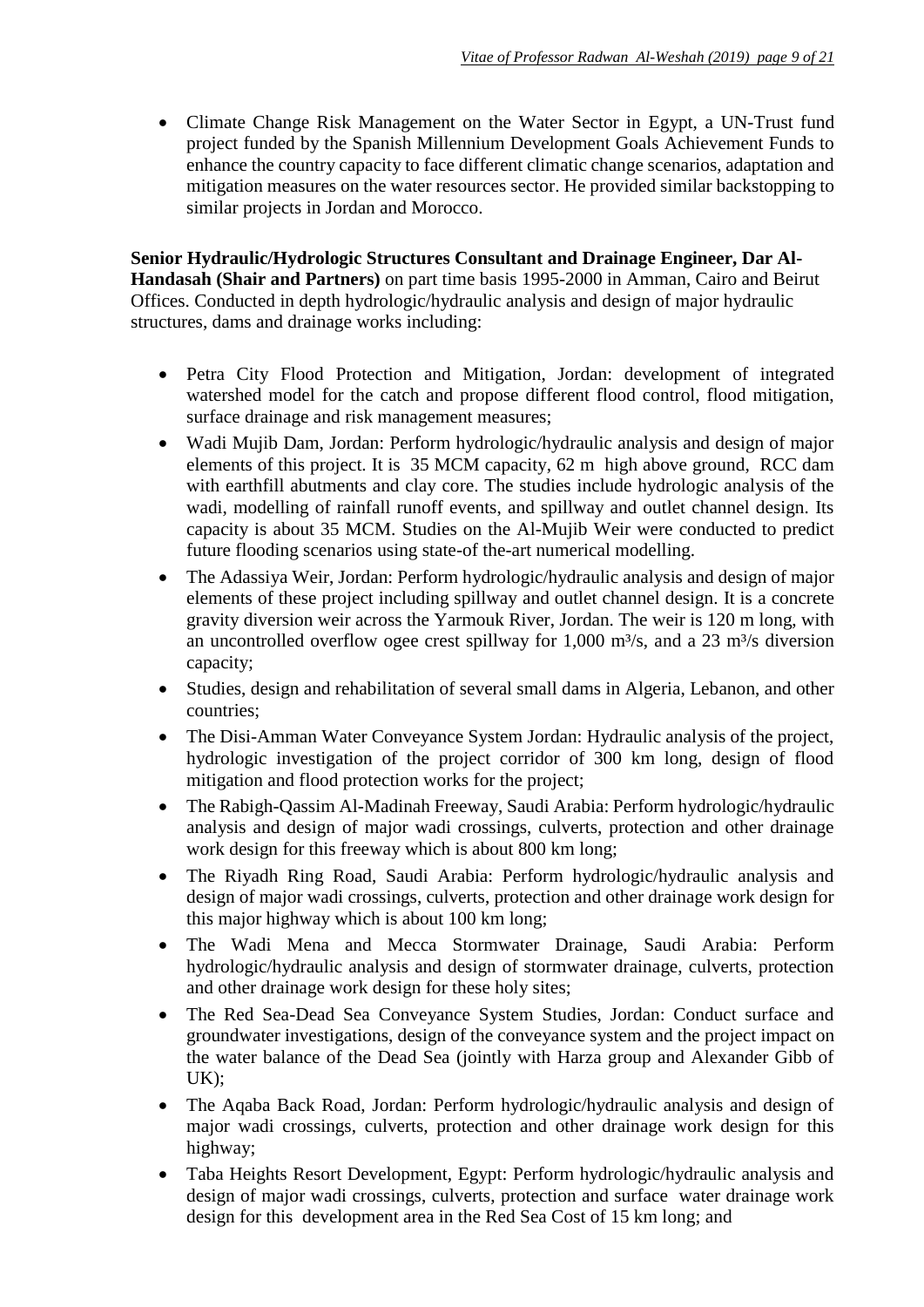Wadi Crossings, Bridge Protection and Flood Mitigation for Wadi in Greater Beirut: Perform hydrologic/hydraulic analysis and design of major wadi crossings, culverts, protection and surface water drainage work design for this development area in the Red Sea Cost of 15 km long.

**Senior Hydraulic/Hydrologic Modelling Consultant and Drainage Engineer, Sigma Consulting Engineers jointly with Louis Berger and Hazen and Sawyer Consultants,** 1996-2000 (on part-time basis): Conducted in depth hydrologic/hydraulic analysis and design of major hydraulic and highway drainage works including:

- Development of the East Dead Sea Coast Tourism Project, Jordan: Conduct surface and groundwater investigations, water supply network design. Perform hydrologic/hydraulic analysis and design of major wadi training, crossings, culverts, protection and other drainage work design for this project;
- Petra Panorama Highway Design, Jordan: Perform hydrologic/hydraulic analysis and design of major wadi crossings, culverts, protection and other drainage work design for this highway;
- Rehabilitation of Greater Amman Water Network: Perform hydrologic/hydraulic analysis and design of major primary and secondary distribution systems, GIS based hydraulic design and pressure zoning to reduce Non-Revenue Water and upgrade the level of water services in Amman;

**Senior Advisor to the Minister of Public Work and Housing, Jordan, 1995-Present** (on part time basis). Provide technical review of highway drainage design and design of major hydraulic structures and flood protection works dealing with consulting firms and contractors. Member of the Minister high-rank Committee for the Revision and Development of Jordan's Highway Design Code and Manual.

**Senior Hydrologist**, Wetland Research Inc., and Hey and Associates, Inc., Libertyville and Chicago, Illinois, USA, Dec 1993 to August 1994. Major activities: hydrologic and hydraulic planning, analysis, and design of engineering projects; wetland mitigation and restoration, site planning and environmental impact studies; design of hydraulic structures, storm-water management and flood management and mitigation; and formulation and implementation of research projects in wetland hydrology and water resources.

**Technical Director**, Municipality of Salt, City of Salt, JORDAN, June 1981 to February 1984. Duties: Supervision of all municipality projects and staff with emphasis on planning, management and operation of water systems.

### **MAJOR PROFESSIONAL MEETINGS AND PRESENTATIONS:**

#### **International Meetings and Conferences**

*The International Water Technology Conference,* keynote speaker, Kuwait, December 2014 *The IWA Water Loss 2012 Conference, Manila, Philippines, February 2012*

*The 6th International Engineering Conference,* keynote speaker, Amman, 1-3 November 2011

*The 1st Arab Water Week Conference*, keynote speaker, Amman, Jordan December 5-8, 2010.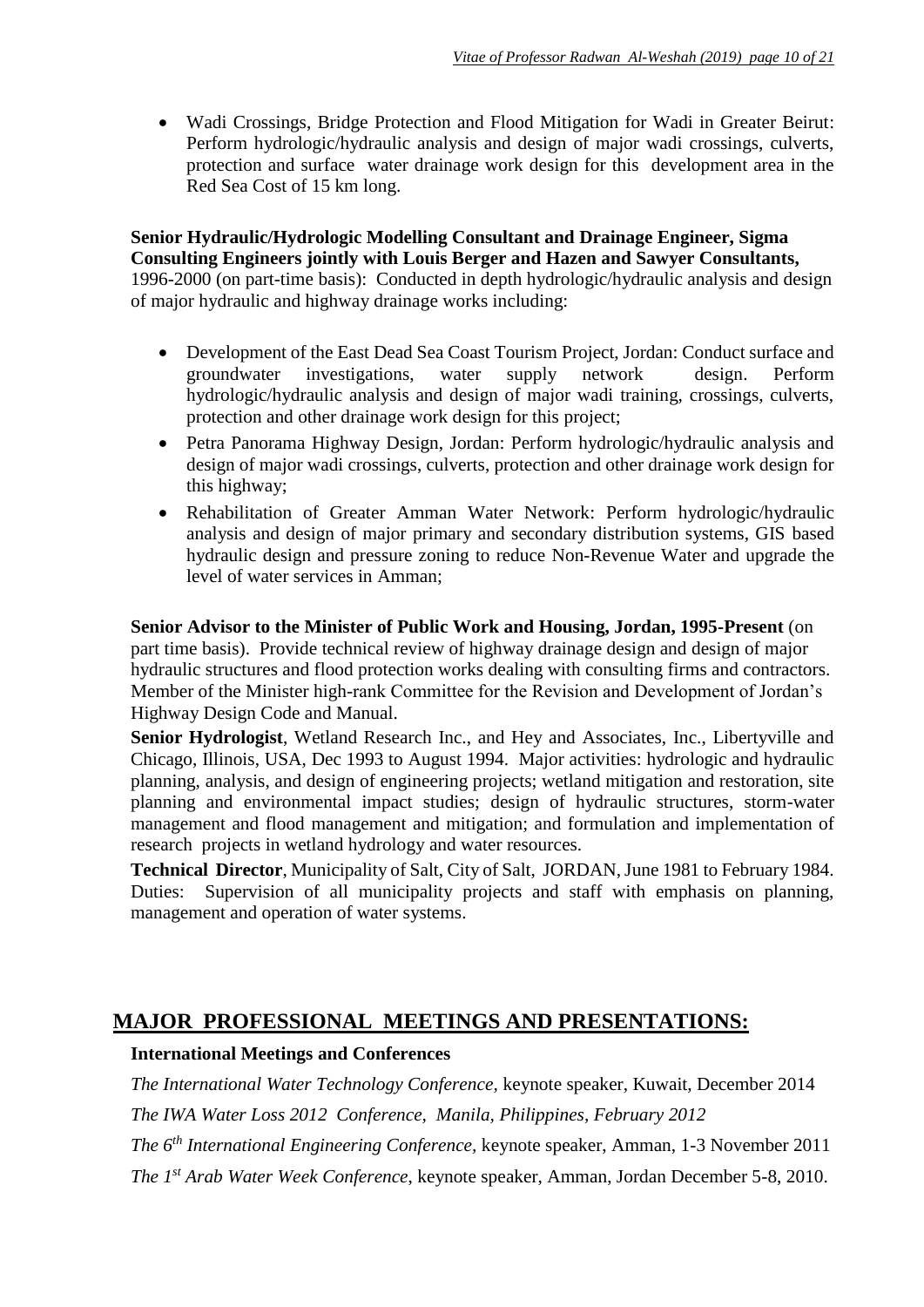The 10<sup>th</sup> Asian Academies of Sciences Association conference *"One green Asia"*, Seoul, Korea, October 2010.

The Advance Executive Workshop on *Water Diplomacy: Sharing water, sharing benefits, Organized by the Arab Water Academy*, Abu-Dhabi, UAE 11-14 Oct 2009.

EU-FP7 XEROCHORE Workshop on *Drought & Natural System Workshop Drought & Natural System: Climate & Hydrology*, Noordwijkerhout*,* The Netherlands*,* 15-17 June 2009.

*The 13th International Water Technology Conference,* Egypt, March, 2009.

*The G-77 Ministerial Water Forum on Water*, Muscat, Oman, Feb 2009*.*

*The International Conference on Water Resources in Arid Regions, Irvine, CA, Dec 2008.* 

*The Regional Conference on Climate Change Impact on Water Resources,* Muscat, Oman, Nov 2008.

*The 3rd International Conference on Water Resources and Arid Environment and the First Arab Water Forum*, The event included the awarding of the 3rd Award of the Prince Sultan Bin Abdulaziz International Prize for Water, Riyadh, Saudi Arabia, Nov 2008.

*The International Conference on Shared Groundwater Management*, Libya, June 2008*.*

*The Petra-VI Nobel Laureates Conference*, invited speaker, Petra*,* Jordan June 2008*.*

*The 18th Intergovernmental Council of IHP*, Paris, June 2008.

*The US-Arab Economic Forum* (Water Session Co-Organizer), Washington DC, May 2008.

*The 12th International Water Technology Conference,* Egypt, March 2008*.*

*The 4th International Conference on Wadi Hydrology*, *Co-Chairman*, Oman, Dec 2007.

*The First Water-Energy Congress,* Maastricht, the Netherlands. 26-30 November 2007*.* 

*The UNESCO-IHE International Water Conference*, Delft, the Netherlands, June 2007.

*The 11th International Water Technology Conference,* Egypt, March 2007*.*

*The 17th Intergovernmental Council of IHP*, Paris, July 2006.

*The 10th International Water Technology Conference,* Egypt, March 2006.

*The Third International Conference on Wadi Hydrology*, *Co-Chairman*, Yemen, Dec 2005.

*The 7th Gulf Water Conference,* Kuwait, Nov2005.

*The International Conference on Friend/Nile, Co-Chairman*, Egypt, Nov 2005.

*The 9th International Water Technology Conference,* Egypt, March 2005

*The 16th Intergovernmental Council of IHP*, Paris, Sept 2004.

*The International Conference on Water Demand Management, Dead Sea,* Jordan, June 2004.

*The 8th International Water Technology Conference,* Egypt, Mar 2004

*The 2nd Regional Conference on Water Demand Management*, Egypt, Dec 2003.

*The Second International Conference on Wadi Hydrology*, Jordan, July 2003.

*The 6th Gulf Water Conference,* Saudi Arabia, March2003.

*First International Conference On "Perspectives of Arab Water Cooperation: Challenges, Constraints and Opportunities",* Cairo, October 2002*.*

*The International Workshop on Water in the Mediterranean Basin (WATMED 2002): Resources and Sustainable Development,* Tunis, October 2002.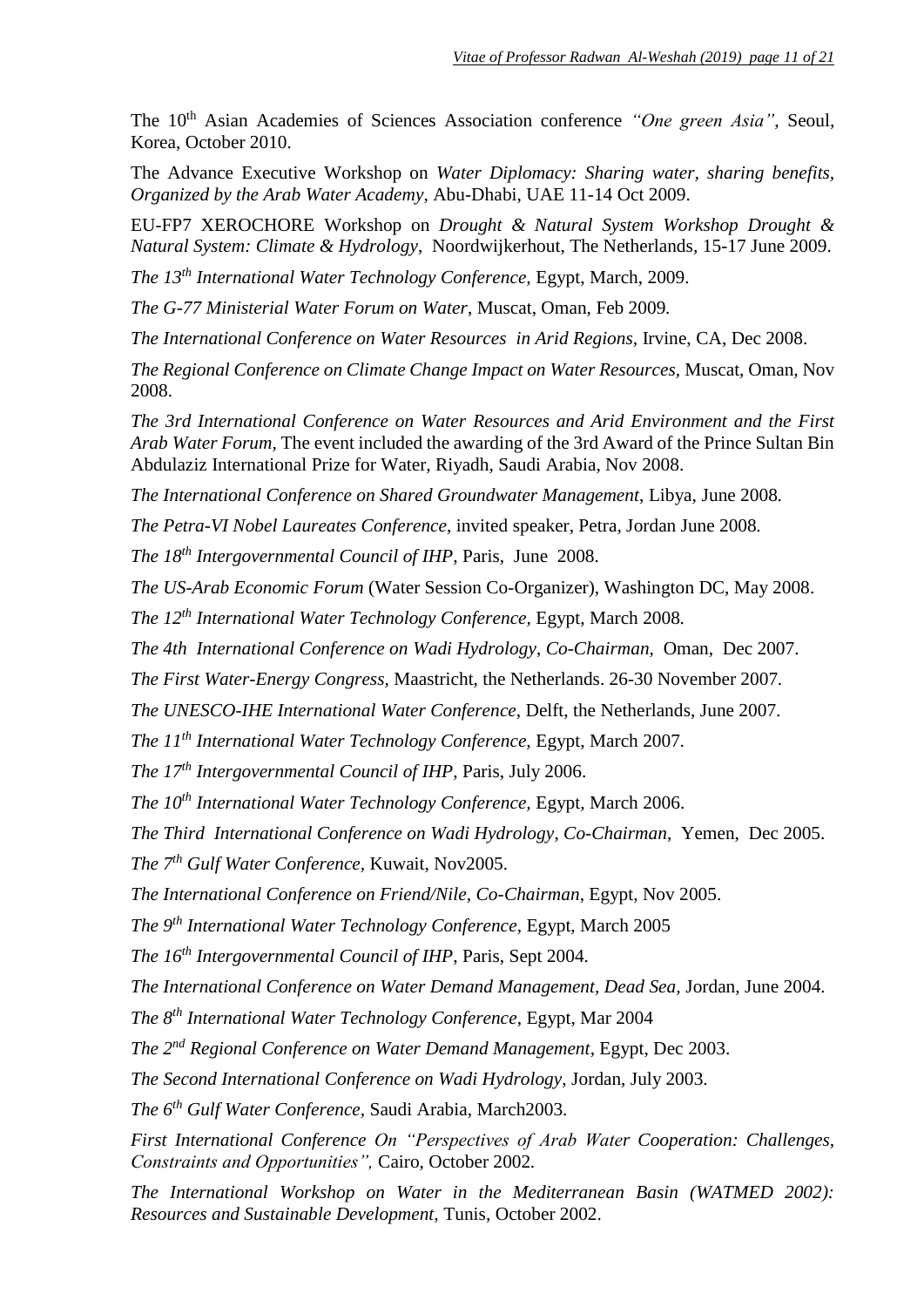*The Launching of the Fourth Thematic Programme Network (TPN 4) "Water Resources Management for Agriculture in Arid, Semi-Arid and Sub-humid Lands."* Syria, July 2002.

*The 15th Intergovernmental Council of IHP, Paris*, France June 2002.

*The International Conference Desalination Strategies in South Mediterranean Countries,*  Sharim Sheikh, Egypt, May 2002.

*The International Conference on Water Resources Management in Arid Regions*, Kuwait*,*  March 2002.

*The 8th International Symposium on River Sedimentation:* Cairo, Egypt, Nov 2001.

*First International Conference on Saltwater Intrusion and Coastal Aquifers—Monitoring, Modeling, and Management,* Morocco, April 2001.

*The IAEA Advisory Meeting on Isotopes Hydrology*, Vienna, Austria, Dec 2000.

*The First International Conference on Wadi Hydrology*, Egypt, November 2000.

*The Water and Environment Seminar at the Sana'a University*, Yemen, October 2000.

*The IX Engineering Foundation Conference on Risk Based Decision-making in Water Resource,* Santa Barbara, USA, October 2000.

*The Integrated Management, Protection and Sustainable Use of Groundwater and Soil Resources in the Arab Countries*, jointly organized by ACSAD and the German BGR, Damascus, July 2000.

*The 14th IHP Intergovernmental Council,* Paris, France, June 2000

*The 26th International Water Resources Planning and Management Conference,* ASCE conference held in Tempe, Arizona, June 1999.

*The 4th Gulf Water Conference,* Manama, Bahrain, February 1999.

*The 8thStockholm Water Symposium,* Sweden, August 1998.

*The International Water Resources Engineering Conference,* ASCE Conference held in Memphis, Tennessee, USA, August 1998.

*Capabilities of Watershed Modeling System (WMS) Package*: technical exchange visit, Brigham Young University,. Provo, Utah, USA, January 1998.

*Water Supplies in the Middle East: Venues for Cooperation,* ICCO meetings in Amsterdam, The Netherlands, June 1997.

The *Sustainable Water Supplies in the Middle East* committee meetings in Washington DC in Feb. 1996, Amman in June 1996, Washington DC in April 1997, and Ramallah in March 1999, National Research Council, US National Academy of Sciences.

The Post-Graduate International Course in *Sediment Transport Technology*, Ankara, Turkey, June, 1995.

Co-Chairman of the *International Symposium on Water Resources in the Middle East,* the University of Illinois at Urbana-Champaign, USA, October 1993.

The Engineering Foundation Conference on *Management of Water Resources in North America III: Anticipating the 21st Century*, Tucson, Arizona, September 1993.

The NATO Advanced Study Institute on *Risk and Reliability of Water Resources Under Changing Physical Conditions*, Deauville, France, May 1993.

The Second International Symposium on Uncertainty Modeling & Analysis, Department of Civil Engineering, University of Maryland, College Park, Maryland, USA, April 1993.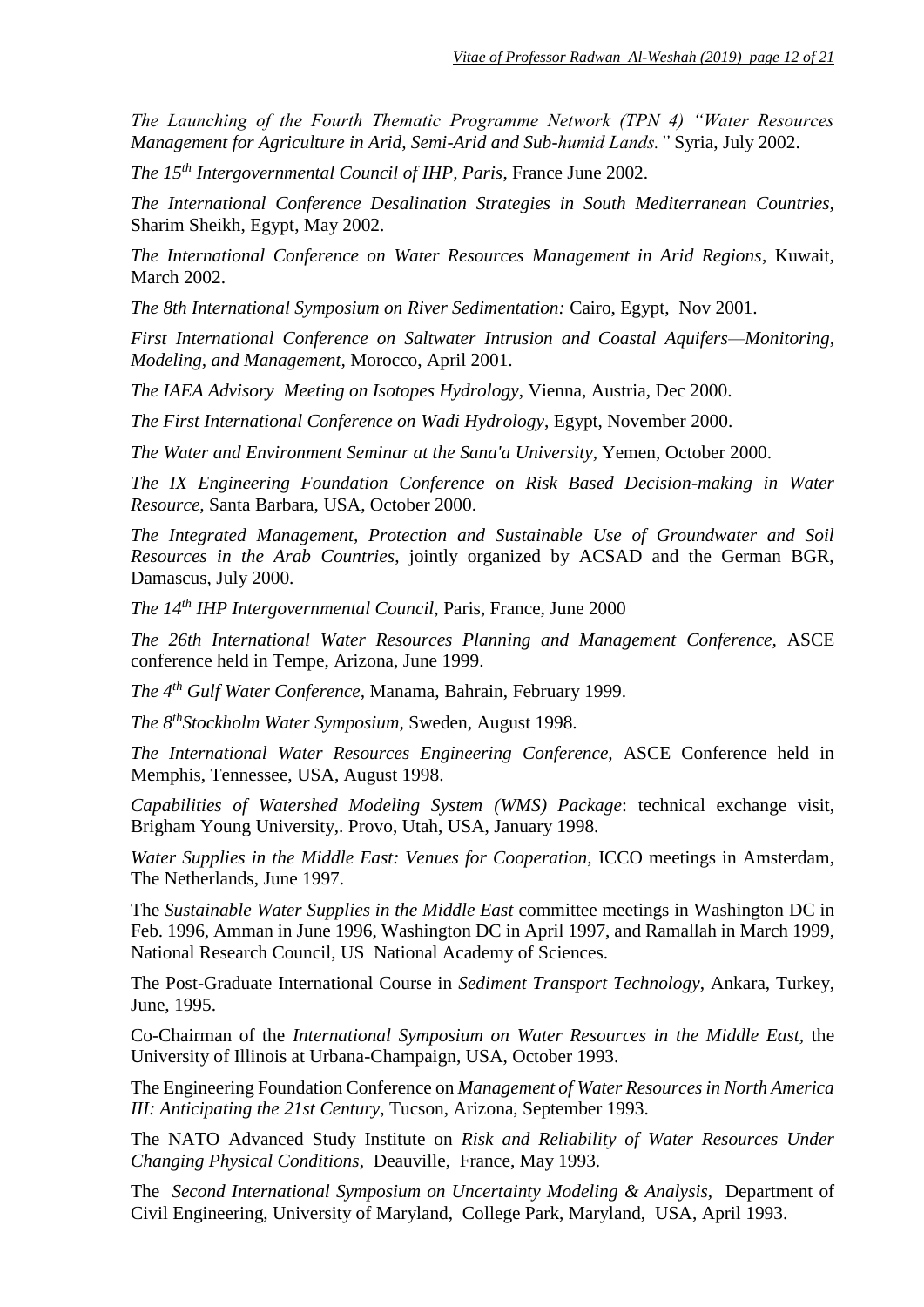The *Middle East Water Crisis: Creative Perspectives and Solutions*, Canada, May 1992.

The Engineering Foundation Fifth Conference on *Risk Based Decision Making in Water Resources,* Santa Barbara, California, USA, Nov 1991.

The NATO Advanced Study Institute on *Risk and Reliability of Water Resources & Environmental Engineering*, Porto Carras, Greece, May 1991.

#### **Regional Conferences (in the Middle East)**

*The 13th Regional Meeting for Arab IHP Committees, Co-Chairman,* Khartoum, Sudan, 27- 30 September 2009.

The First Arab Water Ministerial Council meeting, Algeria, 24-27 June 2009.

Chairman*,* and keynote speaker, *The Water-Tech 2009 Conference,* Abu-Dhabi , May 2009

*The FRIEND/Nile 7th Project Management Meeting:* Egypt, March 2008.

*The Arab Water Council Governing Board Meeting,* Dubai, UAE, 8-10 December 2007.

*The 12th Regional Meeting for Arab IHP Committees, Co-Chairman,* Al-Ain, UAE, 5-9 November 2007.

*FRIEND/Nile 6th Project Management Meeting and 10th Steering Committee Meetings:*  Entebbe, Uganda, February 2007.

*FRIEND/Nile 5th Project Management Meeting and 9th Steering Committee Meetings:* Egypt, November 15-16, 2005.

*The 11th Regional Meeting for Arab IHP Committees, Co-Chairman,* Syria, 25-28 September 2005.

*FRIEND/Nile 4th Project Management Meeting and 8th Steering Committee Meetings:* Ethiopia, February 20-22, 2005

*The Arab Water Council Governing Board Meeting,* Dubai, UAE, Jan 3-5, 2005.

*The Arab Water Council Launching Meeting,* Cairo, Egypt, April 10-14, 2004.

*FRIEND/Nile 3rd Project Management Meeting and 7th Steering Committee Meetings:*  Mombassa, Kenya, 9-12 February 2004.

*Regional Expert Meeting on Ecohydrology in the Arab Region,* Egypt, 15-18 December, 2003.

*The 10th Regional Meeting for Arab IHP Committees, Co-Chairman,* Egypt, September 2003.

*FRIEND/Nile Second Project Management Meeting and 6th Steering Committee Meetings:*  Aswan, Egypt, January 2003.

*Regional Arab Expert Meeting on Water and Biodiversity,* Alexandria, March, 2002.

*The 9th Regional Meeting for Arab IHP Committees,* Muscat, Oman, 23–26 September 2001.

*The 8th Regional Meeting for Arab IHP Committees and The UNESCO meetings on Wadi Hydrology,* Beirut, Lebanon, September 27-October 1, 1999.

Coordinator of the UNESCO Annual *International Workshop on Wadi Hydrology,* the Water and Environment Research and Study Center, University of Jordan, May 10-20, 1998 and 1999.

*The UNESCO regional meetings on Wadi Hydrology,* Damascus (April 1998), Cairo (September 1998), Tunis (February 1999).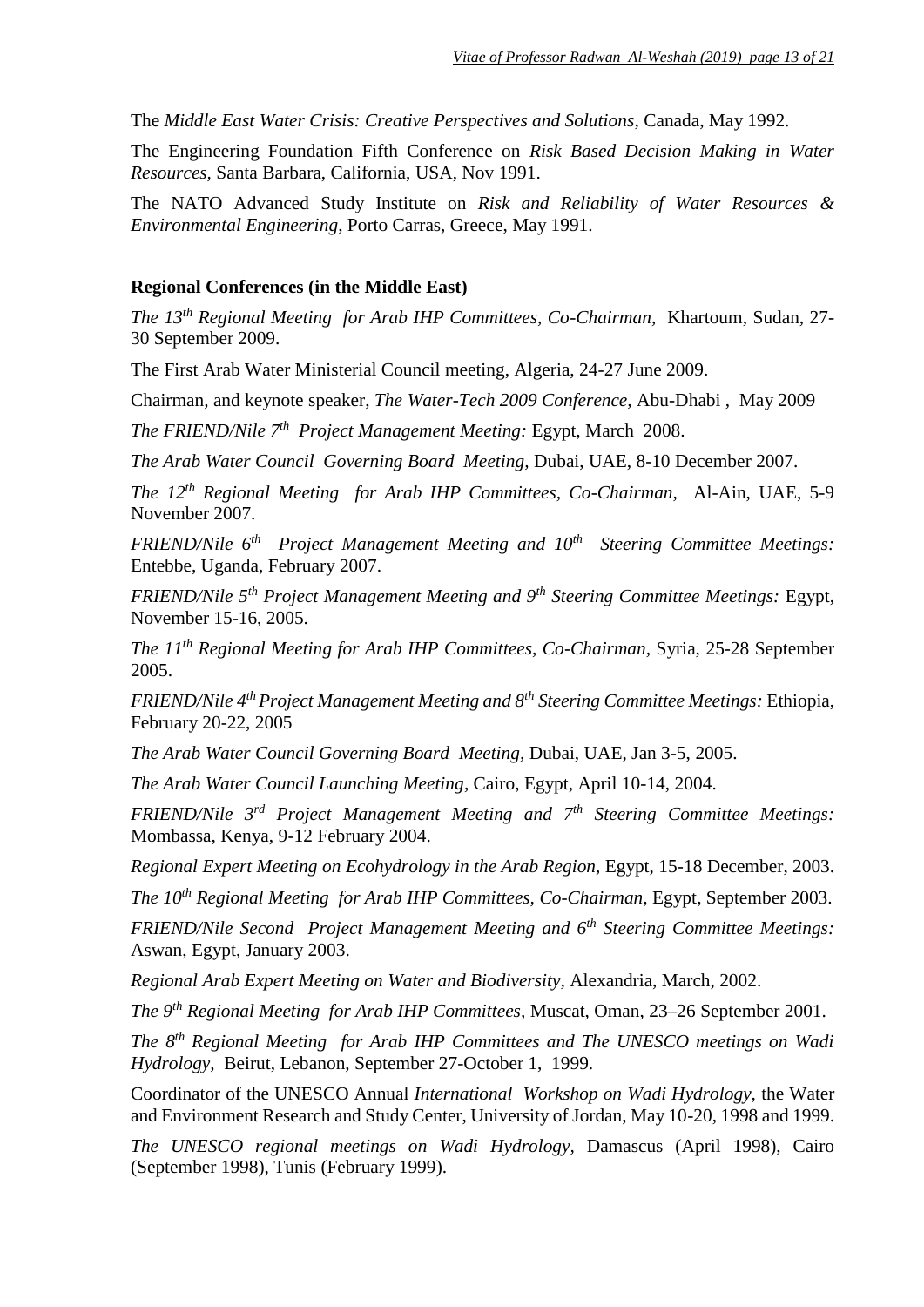The *Rainfall Forecasts and Irrigation Strategies*, Cairo, May 1996 and Bergamo, Italy, April 1998.

The *Rehabilitation of Engineering Works*, Aleppo University, Syria, November 1996.

The *ASCE-SAS Second Regional Conference: Save the Environment,* Beirut, Lebanon, November 17-19, 1995.

#### **Local Specialized Meetings (in Jordan)**

*The Water Resources Policy, Planning, and Management Advisory Committee to the Minister of Water and Irrigation*, The Ministry of Water and Irrigation, Jordan (weekly meetings, March 1999-Present)*.*

*The Water Quality Advisory Committee to the Minister of Water and Irrigation, The Ministry* of Water and Irrigation, Jordan (monthly meetings, March 1999-Present)*.*

*The Petra 1999 Conference on Water and Environment,* Petra, Jordan, April 28-May 2, 1999*.*

*Performance of Municipal Water Systems*, The Scientific Day for Water in Jordan, The Jordanian Engineers Association, October 1997.

The *4th Jordanian Scientific Week*, Amman, August 1996.

The *Advances in Irrigation in the Mediterranean Basin*, Amman, July 1996.

The *International Seminar on GLOBSAR project* (application of radar imaging), Royal Jordanian Geographic Center, Amman, Jordan, 23-27 April, 1995.

The *Arab Scientists and Technologists Abroad,* Second Congress, Amman, Jordan, July 29- August 10, 1994.

The *Arab Scientists and Technologists Abroad,* First Congress, Amman, Jordan, July 30-August 12, 1992.

### **COMPUTER SKILLS IN THE WATER AREA:**

Excellent experience in various computer applications and software like office applications, web-based applications, e-mail and internet.

Extensive experience in using most existing hydrologic and hydraulic models such as WMS (watershed modeling system), GMS (groundwater modeling system), SMS (surface modeling system), HEC-1 and HEC-HMS (flood hydrograph model), HEC-2 and HEC-RAS (water surface profile model), HYDROLOGY STUDIO, TR-55 (urban hydrology for small watersheds), ILLUDAS (Illinois urban drainage area simulator), DWOPER (dynamic wave routing model), KYPIPE, LOOP, SEWER, BRANCH, AUTOWATER (water/sewer network solvers), TR-20 (hydrologic model by SCS), WSP-2 (water surface profile), FLOWMASTER (hydraulics of open channel and pipe flow), HY8 (highway culvert design), CULVERTMASTER (culvert design package), STORMCAD (stormwater design package), WATERCAD and CYBERNET (water distribution network package), SMADA (hydrologic and stormwater management and drainage analysis package), GW3DFL (3-dimensional groundwater model), GW3DT (3-dimensional groundwater transport model), MODFLOW (USGS groundwater model), and ANSWER (Areal Nonpoint Source Watershed Environment Response Simulation), AUTOCAD, MATLAB, Statistical packages like SPSS, STATGRAPH, and MINITAB as well as most of the PC and UNIX applications.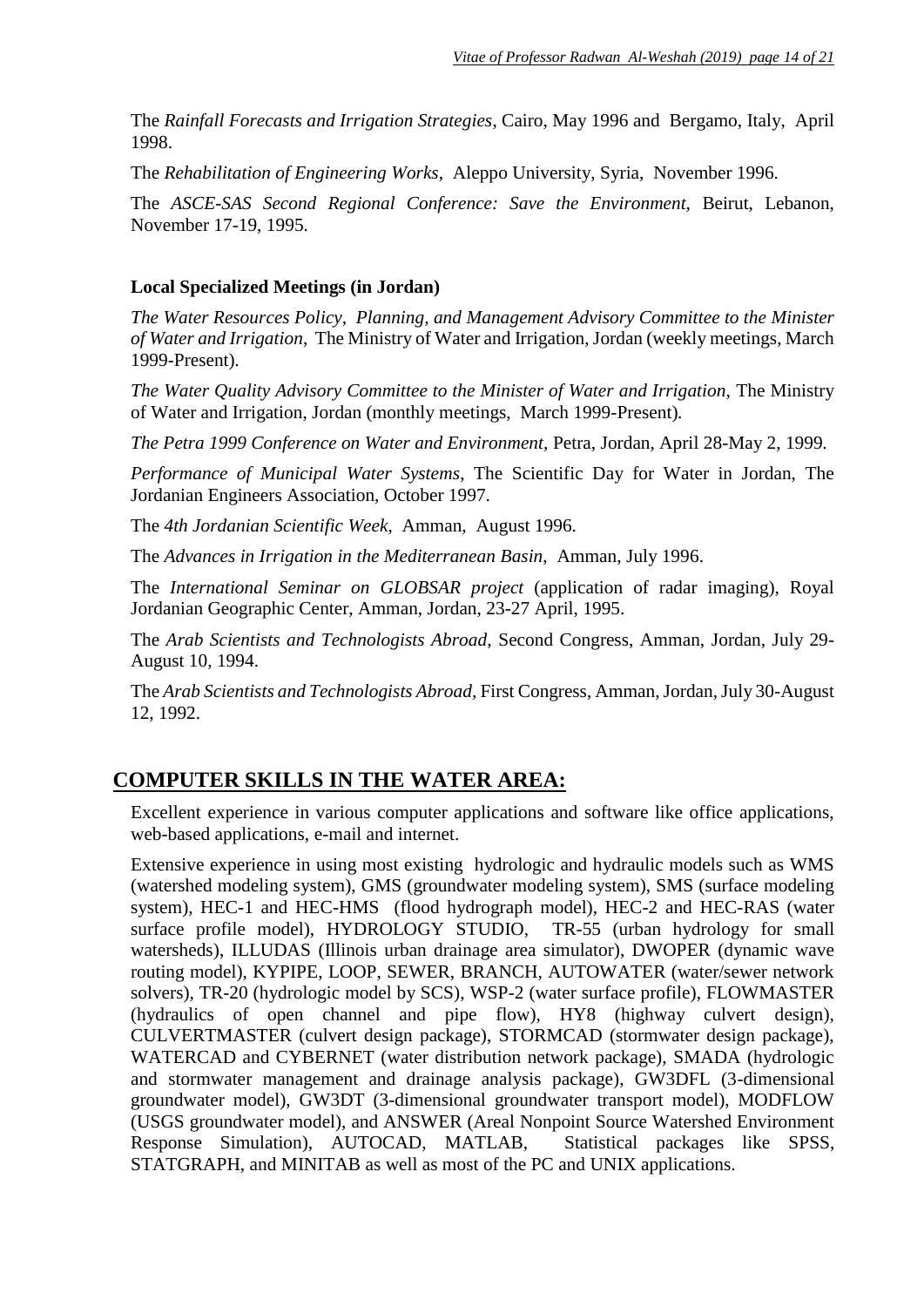# **GEOGRAPHICAL EXPERIENCES AND LANGAUGES:**

Dr. Al-Weshah has an extensive work experience in United States, all countries the Middle East and North Africa and Nile Basin Countries. He has an extensive experience working with the United Nations Projects, EU Funded Projects and the USAID projects.

Languages: Fluent in Arabic (mother tongue) and excellent English (speaking, writing, and reading).

# **OTHER ACTIVITIES AND SKILLS:**

Advance Formal Executive Training of Trainers on project management and planning..

Advance Formal Executive Training of Trainers on water, energy and environment, USAID, Amman Mission.

Advance Formal Executive Training on Water Diplomacy and Negotiations Skills, the Arab Water Academy.

Advanced Formal Training in Strategic Planning, Result Based Management, Time and Stress Management, Team Building and Mobilization, Effective Leadership Skills, and Security Training.

#### **Reviewer of the following refereed journals:**

- *Water Resources Planning and Management*, Published by American Society of Civil Engineers
- *Water Resources Management*, published by Springer.
- *Journal of AWWA, USA.*
- *Arabian Journal of Geosciences*, published by Springer.
- *Environmental Monitoring and Assessment*, published by Springer.
- *Water International*, published by IWRA, USA.
- *Journal of the Arab Water Council* published by the Arab Water Council.
- *Dirasat*, Scientific and Engineering Sciences, The University of Jordan
- *Jordan Journal of Agricultural Sciences*, The University of Jordan
- *Jordan Journal of Earth and Environmental Sciences*, The Hashemite University, Jordan
- *Jordan Journal of Civil Engineering,* Jordan University of Science and Technology.

Extensive experience in computer programming and applications on PC's and UNIX workstations.

Experience in performing mathematical, laboratory modeling and experiments in Fluid Mechanics, Hydraulics and Hydrology.

Outstanding effectiveness in teaching, and excellent student evaluations results on effectiveness of teaching scores 96.1% while department average 79% and 97.4% while department average 82%.

Ability to formulate and implementing extra-budgetary research projects effectively.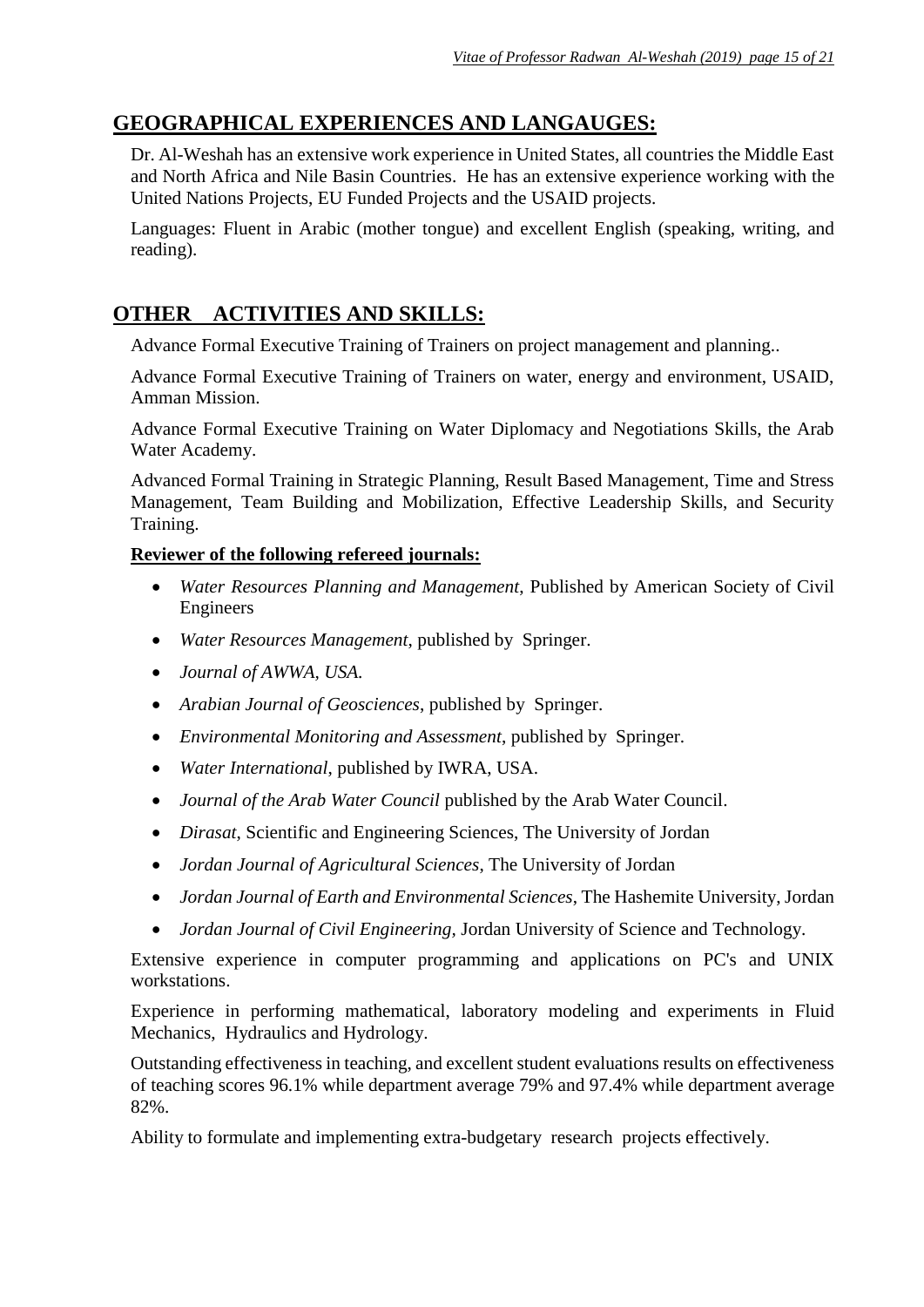# **PROFESSIONAL MEMBERSHIPS AND ACADEMIC HONORS:**

#### **International/Regional Levels**

Member of American Society of Civil Engineers (ASCE), membership no. 313139. Member of American Water Works Association (AWWA).

Member of the International Water Resources Association (IWA), membership no. 01035893. Several Governmental Plaques of Appreciation from various Countries and NGOs (Egypt, Jordan, Sudan, Yemen, Oman, UAE, Oman, Syria, Libya, Utah, and many others).

Member of the Selection Committee, Reviewer and Evaluator of the Prince Sultan International Water Prize, Saudi Arabia.

Founding Member and Governing Board Member of the Arab Water Council, Cairo, Egypt. Founding Member of the G-Wadi Technical Group, UNESCO, Paris.

Vice President, The Arab Healthy Water Association, Cairo, Egypt

Member of the Advisory Board of the Rosenberg Water Forum on Water Policy, California.

Member of the International Task Force on Water formed by the UNESCO HELP program.

Editorial Board Member, *The Arab Journal of Water*, refereed journal published by the Arab Water Council.

Member of the Committee on Sustainable Water Supplies in the Middle East of the National Research Council, the U. S. National Academy of Sciences.

Member of the Honour Society *Tau Beta Pi*, Illinois Alpha Chapter.

National representative of the International Association of Hydrologic Science (IAHS).

Member of the Arab Scientists and Technologists Abroad Association, USA

Board Member of the Arab Networks on Wadi Hydrology

The US Academy of Sciences Letter of Appreciation.

The President Award of King Fahd University for Petroleum and Minerals for serving the Middle East water issues.

The United State Institute of Peace Grant to organize and prepare the proceedings of the *International Symposium on Water Resources in the Middle East.*

The UNDP Grant to organize the *International Symposium on Water Resources in the Middle East*.

#### **Local Level**

Elected Member for two times as representing the school of Engineering (about 150 faculty members) at the University of Jordan Council.

Key member, General Tenders Department for Evaluating Infrastructures Projects in Jordan, Since January 2019.

Board Member of the Civil Engineering Section at Jordanian Engineers Association since March 2018-2021.

Key member, High Rank National Committee on Flooding on the Dead Sea, Nov, 2018.

Chairman of the Accreditation and Qualification Committee, Jordanian Engineers Association since May 2015.

Chairman, Civil Engineering Standards and Metrology Committee, Jordan Standards & Metrology Organization since Jan 2011.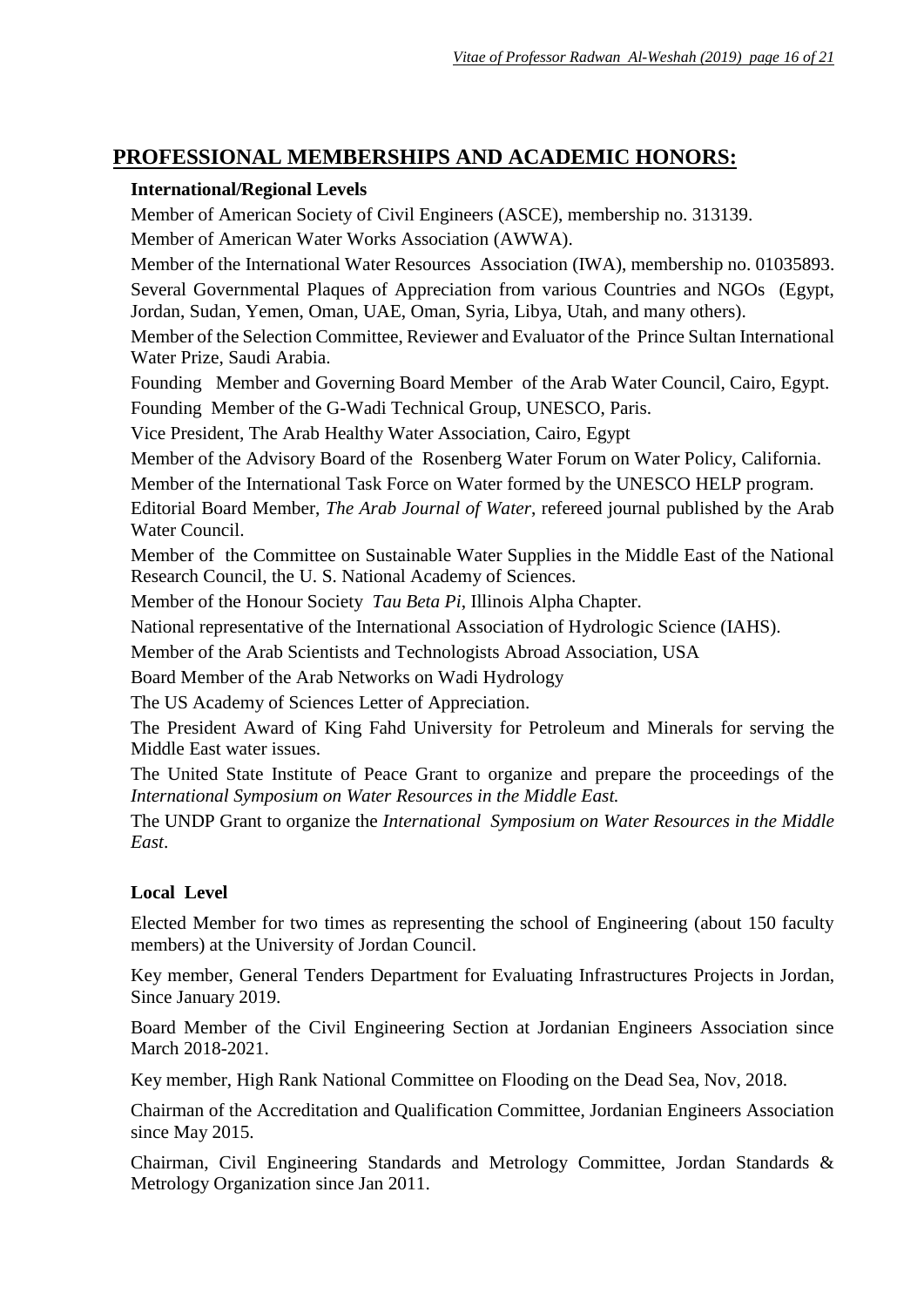Key Member of the Council of Scientific Research Funds/ Water-Energy-Environment Sector Committee, Ministry of Higher Education and Scientific Research in Jordan since 2010.

Member of the Water and Environmental Advisory Committee, Prime Minister Office, Jordan.

Member of the Board of Trustees, Princess Sumaya University for Technology in Jordan for the year 2010.

Member of the Water Resources Policy, Planning, and Management Advisory Committee to the Minister of Water and Irrigation, The Ministry of Water and Irrigation, Jordan.

Member of the Water Quality Advisory Committee to the Minister of Water and Irrigation, The Ministry of Water and Irrigation, Jordan.

Member of Jordanian Engineers Association, JORDAN.

Member of the Steering Committee of WERSC, JORDAN.

Member of Jordan Society for Desertification Control and Badia Development.

Member of the Advisory Committee of the Badia Research and Development Project.

Member of the Steering Committee of the Economic Use of Water conducted by the Royal Scientific Society.

Member of National Jordanian Committee of the International Hydrologic Program (IHP).

## **MAJOR TECHNICAL PUBLICATIONS:**

#### **Refereed Articles in Specialized Indexed Journals:**

Yihdego, Y., Vaheddoost, B. & Al-Weshah, Radwan A. "Drought indices and indicators revisited," Arab Journal of Geosciences, February 2019, 12: 69. <https://doi.org/10.1007/s12517-019-4237-z>

Al-Weshah, Radwan A., and Yohannes Yihdego. "Multi-criteria decision approach for evaluation, ranking, and selection of remediation options: case of polluted groundwater, Kuwait", Environmental Science and Pollution Research, Vol 25 (1), December 2018. <https://doi.org/10.1007/s11356-018-3723-2>

Hassan Tolba Aboelnga; Motasem Saidan, & Radwan A Al-Weshah. "Component analysis for optimal leakage management in Madaba, Jordan", Journal of Water Supply Research and Technology—AQUA, June 2018, IWA Publishing,<https://doi.org/10.2166/aqua.2018.180>

Yihdego, Y. & Al-Weshah, R.A. Engineering and environmental remediation scenarios due to leakage from the Gulf War oil spill using 3-D numerical contaminant modelling, Journal of Applied Water Science (2017). Article · Jun 2017.<https://doi.org/10.1007/s13201-016-0517-x>

Yihdego, Y. & Al-Weshah, R.A. Hydrocarbon assessment and prediction due to the Gulf War oil disaster, North Kuwait, *Journal of Water Environment Research* (2016). DOI: 10.2175/106143016X14798353399250. https://**doi**.org/**10.2175**/**[106143016X14798353399250](https://doi.org/10.2175/106143016X14798353399250)**

Yihdego, Y. & Al-Weshah, R.A. Assessment and Prediction of Saline Sea Water Transport in Groundwater Using 3-D Numerical Modelling, *Journal of Environmental Processes* (2016). DOI:10.1007/s40710-016-0198-3[.http://link.springer.com/article/10.1007/s40710-016-0198-3](http://link.springer.com/article/10.1007/s40710-016-0198-3)

Al-Weshah, Radwan A., and Yohannes Yihdego. "Flow modelling of strategically vital freshwater aquifers in Kuwait." Environmental Earth Sciences 75.19 (2016): 1315. DOI: 10.1007/s12665-016-6132-1. <http://link.springer.com/article/10.1007%2Fs12665-016-6132-1>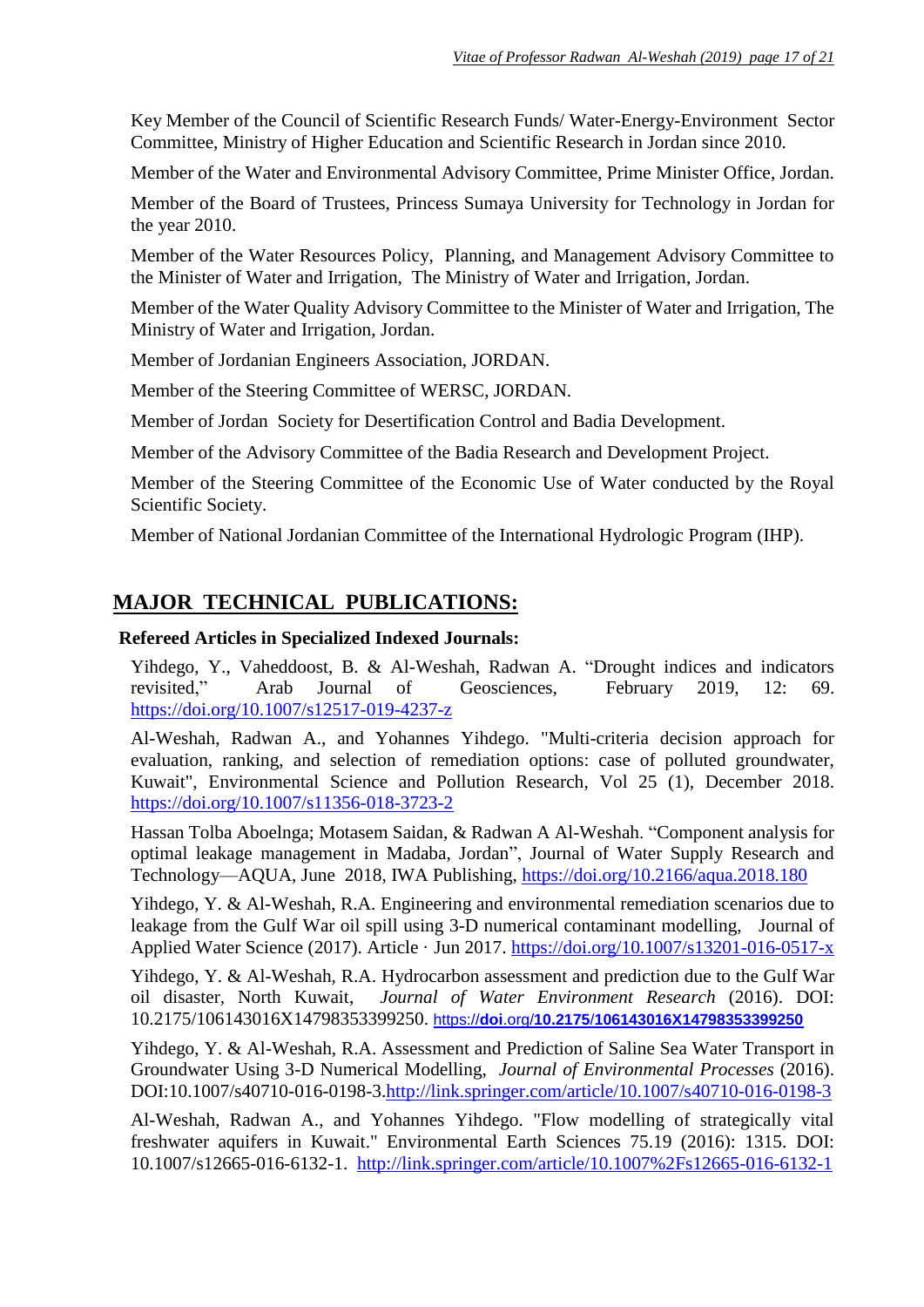Yihdego, Y. & Al-Weshah, R.A. "Gulf war contamination assessment for optimal monitoring and remediation cost-benefit analysis, Kuwait." Environmental Earth Sciences (2016) 75: 1234.<http://dx.doi.org/DOI:10.1007/s12665-016-6025-3>

Al-Weshah R. A, *et.al*. "Environmental Ethics as a tool for Sustainable Water Resources Management," *Journal - American Water Works Association*3/2016; 108(3).DOI: <http://dx.doi.org/10.5942/jawwa.2016.108.0037>

Saidan, Motasem, Radwan A. Al-Weshah and Ibrahim Obada, "Potential Rainwater Harvesting: Adaptation Measure for Urban Areas in Jordan," *Journal - American Water Works Association* 11/2015; 107(11). DOI: <http://dx.doi.org/10.5942/jawwa.2015.107.0154>

Saidan, Motasem, Süreyya Meric, Khaled Rawajfeh, Radwan A. Al-Weshah, and Salam F. Al-Zu'bi, "Effect of bromide and other factors on brominated trihalomethanes formation in treated water supply in Jordan," *Desalination and Water Treatment* 56, September 2015. DOI: <http://dx.doi.org/10.1080/19443994.2015.1102775>

Al-Omari, A., E. Al- Karablieh, Z. Al-Houri, A. Salman, R. Al-Weshah, "Irrigation Water Management In The Jordan Valley Under Water Scarcity." Fresenius Environmental Bulletin 04/2015; Vol 24(4):1176-1188. Parlar Scientific Publications, Germany, [http://www.psp](http://www.psp-parlar.de/details_feb_afs_.asp?typ=feb&datum=01.04.2015)[parlar.de/details\\_feb\\_afs\\_.asp?typ=feb&datum=01.04.2015](http://www.psp-parlar.de/details_feb_afs_.asp?typ=feb&datum=01.04.2015)

Al-Omari, A., Z. Al Houri, and R. Al-Weshah "Impact of the As Samra wastewater treatment plant upgrade on thewater quality (COD, electrical conductivity, TP, TN) of the Zarqa River" *Water Science and Technology* Vol. 67 No. 7 pp 1455–1464 © IWA Publishing 2013 doi: [http://dx.doi.org/10.2166/wst.2013.699](doi:%20http://dx.doi.org/10.2166/wst.2013.699)

Hadadin, N., R. Al-Weshah et. al. "Rainwater harvesting in Jordan : a case of royal pavilion at Amman airport" *Desalination and Water Treatment* 52(issue 31-33) · September 2014, DOI: <http://dx.doi.org/10.1080/19443994.2013.817506>

Al-Weshah R. A, " Integrated Water Resources Management in Jordan: Challenges and Opportunities" in Arabic, *Journal of Scientific Research Association,* Amman, Jordan, . Dec 2011, pp. 44-60.

Willems P, Ogiramoi NP, Mutua F, Abdo G, Kabubi J, Fahmi AH, Sonbol M, Lotfy A, Kimaro TA, Mkhandi S, Opere, AI-Weshah, R. "Regional Flood Frequency Analysis for the River Nile Basin." Bull. Séanc. Acad. R. Sci. Outre-Mer / Meded. Zitt. K.Acad. Overzeese Wet.. 2009;55(4):555-570. Regional Flood Frequency Analysis for the River Nile Basin, *Mededelingen der Zittingen van de Koninklijke Academie voor Overzeese Wetenschappen* Vol:55 issue:4, pages:555-570, September 2009, Academie Royale des Sciences d'Outre-Mer, Belgium.

Al-Weshah R. A, " Sustainable Water Resources Management in the Arab World" *ISESCO Journal of Sciences and Technology*. Vol. 4 No. 5, May 2008, ISESCO, Rabat.

Al-Awar,Faraj, Mohammad Jamel Abdulrazzak and Radwan Al-Weshah, "Water Ethics Perspectives in the Arab Region," *Arab Gulf Journal of Scientific Research*, Volume - 24 (4): December 2006, pp. 167-183, Arabian Gulf University.

Al-Weshah R. A., "A Case Study Of A Multi-Lateral Water Negotiation: The Jordan River System," in Conflict Resolution, [Ed. Keith William Hipel], in *Encyclopedia of Life Support Systems (EOLSS)*, Developed under the Auspices of the UNESCO, Year 2004, EOLSS Publishers, Oxford, UK, [http://www.eolss.net].

Al-Weshah R. A, "The Role of UNESCO in Sustainable Water Resources Management in the Arab World," *Desalination 152 (2002) pp.1-13*, Elsevier, The Netherlands.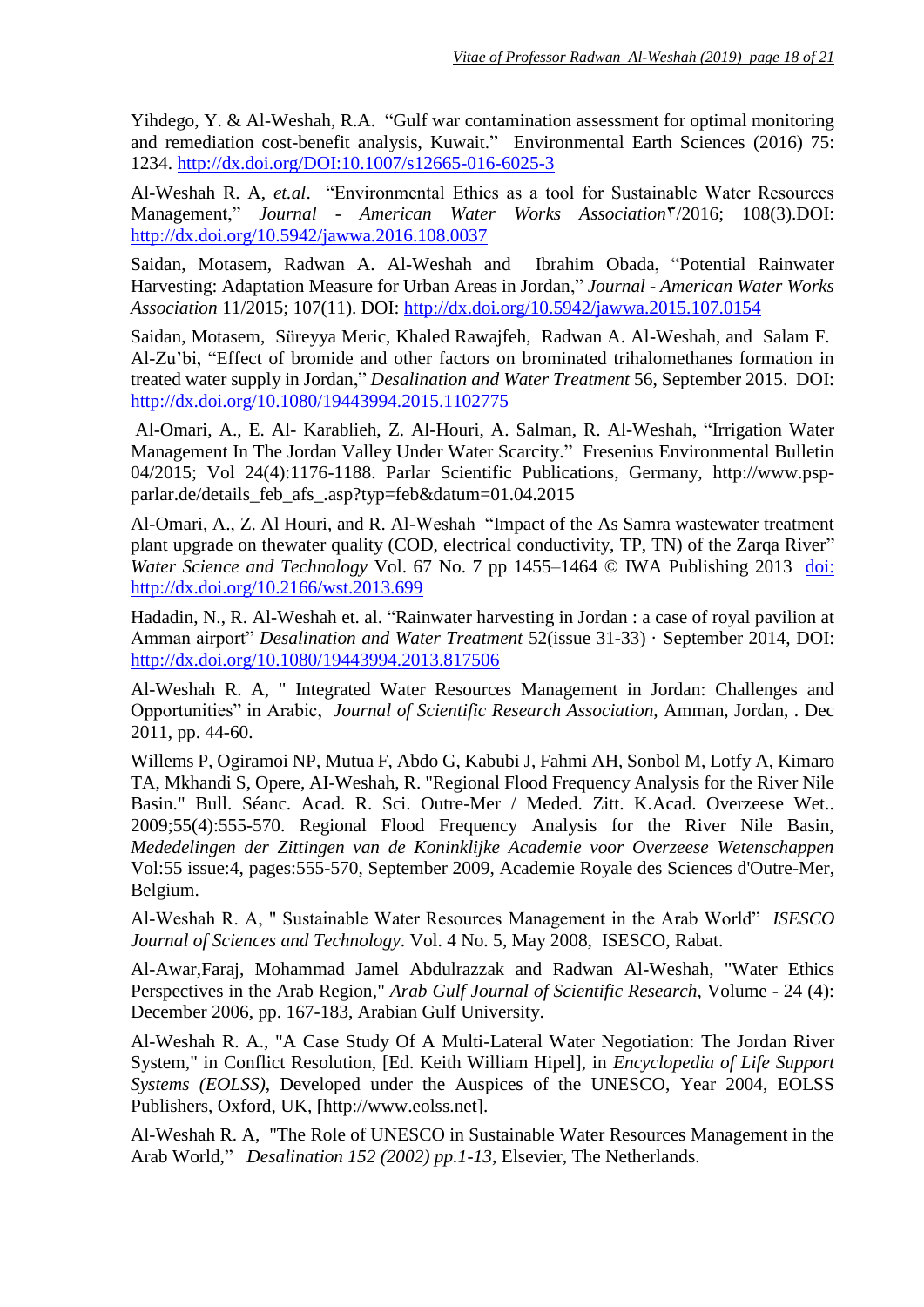Al-Weshah R. A, " Management of Irrigation Water in the Jordan Valley," *Water Resources Management: A International Journal,* Vol. 14 No.5, October 2000, pp.327-338,Kluwer Academic Publisher, The Netherlands[.](http://dx.doi.org/10.1023/A:1011152318711) <http://dx.doi.org/10.1023/A:1011152318711>

Al-Weshah R. A., "Reliability of Water Supply for the Dead Sea Tourism Project," *Dirasat*, Engineering Sciences, a refereed journal of the University of Jordan, Volume 27, No. 4 April 2000.

Al-Weshah R. A, "Water Balance of the Dead Sea: An Integrated Approach, "*Hydrological Processes: A International Journal,* Volume 14, Issue 1, January 2000, pp. 145-154,John Wiley and Sons, Bristol[.http://dx.doi.org/10.1002/\(SICI\)1099-1085\(200001\)14:1<145::AID-](http://dx.doi.org/10.1002/(SICI)1099-1085(200001)14:1%3c145::AID-HYP916%3e3.0.CO;2-N)[HYP916>3.0.CO;2-N](http://dx.doi.org/10.1002/(SICI)1099-1085(200001)14:1%3c145::AID-HYP916%3e3.0.CO;2-N)

Al-Weshah R. A., and Goulter, I., "Probabilistic Models for Water Distribution Reliability" Paper Discussion, *ASCE J. Water Resources Planning and Management,* Volume 125 No. 6 November/December issue 1999.[http://dx.doi.org/10.1061/\(ASCE\)0733-9496\(1999\)125:6\(384\)](http://dx.doi.org/10.1061/(ASCE)0733-9496(1999)125:6(384))

Al-Weshah R. A., and F. Khoury, *"*Flood Analysis and Mitigation for Petra Area in Jordan," *ASCE J. Water Resources Planning and Management,* Volume 125 No. 2 May/June issue 1999.[http://dx.doi.org/10.1061/\(ASCE\)0733-9496\(1999\)125:3\(170\)](http://dx.doi.org/10.1061/(ASCE)0733-9496(1999)125:3(170))

Al-Kharabsheh A., R. A. Al-Weshah, and M. R. Shatanawi, "Artificial Groundwater Recharge in the Azraq Basin (Jordan)," *Dirasat*, Agricultural Sciences, Volume 24, No. 3, September, 1997, pp. 357-370, the University of Jordan refereed Journal.

Al-Weshah R. A., and D. T. Shaw, *"*Performance of Integrated Municipal Water Systems During Drought," *ASCE J. Water Resources Planning and Management ,* Vol. 120, No. 4, July/August, 1994, pp. 531-545[.http://dx.doi.org/10.1061/\(ASCE\)0733-9496\(1994\)120:4\(531\)](http://dx.doi.org/10.1061/(ASCE)0733-9496(1994)120:4(531))

Al-Weshah, R. A., "Jordan's Water Resources: Technical Perspective," *Water International*, Vol. 17, No. 3, September, 1992. pp. 124-132. DOI[:http://dx.doi.org/10.1080/02508069208686132](http://dx.doi.org/10.1080/02508069208686132)

#### **Papers in Specialized Refereed International and Regional Conference Proceedings:**

Al-Weshah, R.A., "Rehabilitation of Greater Amman Water Network: A Case Study", *Proceedings of 2012 Water Loss Conference,* International Water Association, Bangkok, Feb 2012.

Hussien, Iyad and Al-Weshah, Radwan, "Optimizing the Water Allocation System at Jordan Valley through Adopting Water Evaluation and Planning System (WEAP), 13<sup>th</sup> International Water Technology Conference, IWTC, 2009, Hurghada, Egypt.

Salah, A., Al-Weshah, R., Nelson, E., and Shammout, M. (2006) Water Resources Management and Modeling in Iraq, the Middle East, and the Nile Basin: Towards Knowledge Transfer and Capacity Building. World Environmental and Water Resource Congress 2006: pp. 1-12. DOI: 10.1061/40856(200)246

Ahmed, A., Vanaker V., Ismail, U. H. and Al-Weshah, R., "Overview of Sediment Problems in Nile Basin", International Conference on FRIEND/Nile: Towards A Better Cooperation, Egypt, November 2005.

Mutua, F. and Al-Weshah, R., "Rainfall-Runoff Modeling in Selected Catchments in the Lake Victoria Basins", International *Conference on FRIEND/Nile: Towards A Better Cooperation*, Egypt, November 2005.

Tarekegn, D., Mtalo, F. and Al-Weshah, R., "Rainfall Runoff Modeling in Upper-Awash Sub-Basin, International *Conference on FRIEND/Nile: Towards A Better Cooperation*, Egypt, November 2005.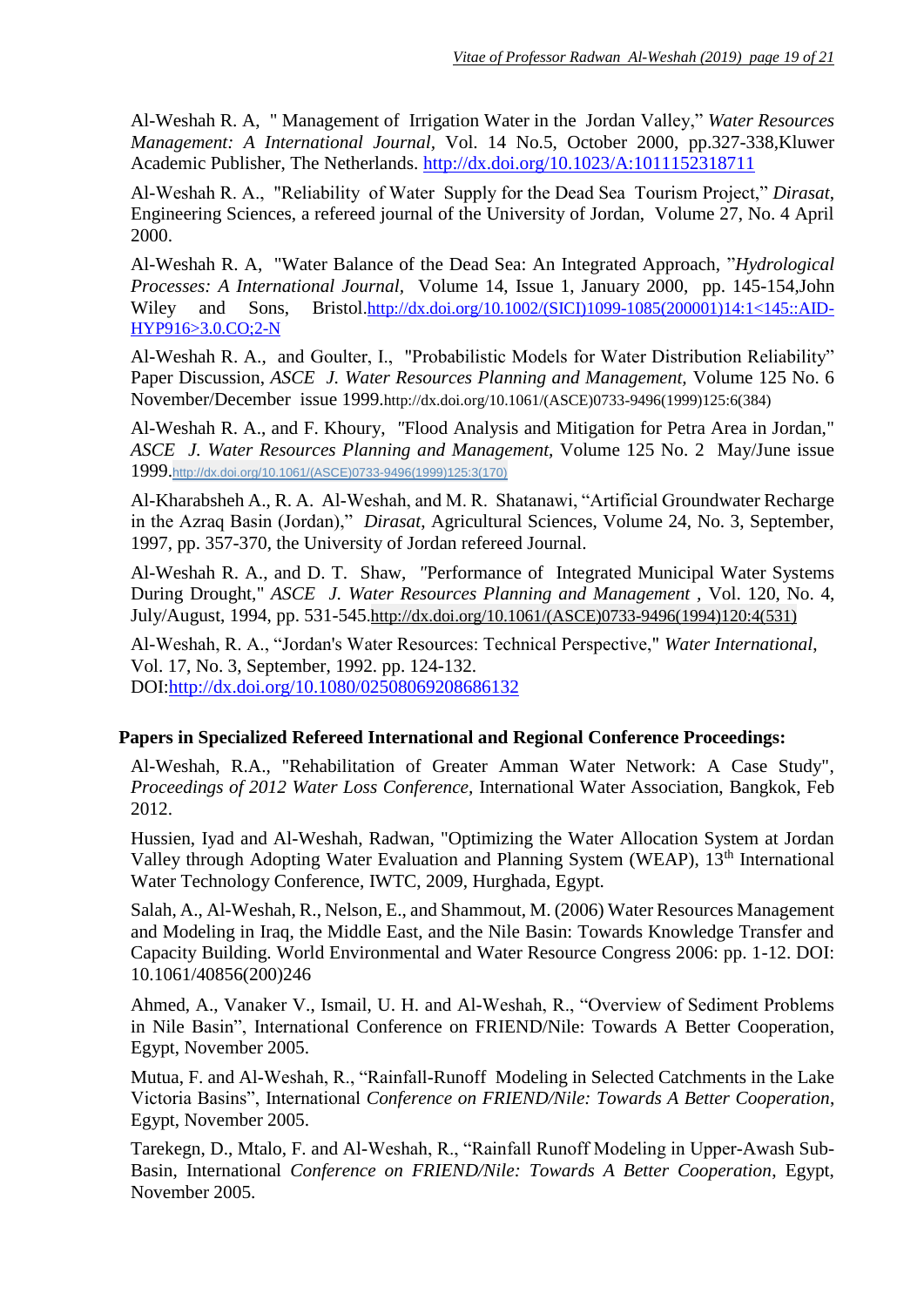Al-Weshah, R. A., "Optimal Irrigation Water Demand Management" *Proceedings of the International Conference on Water Demand Management*, 31 May-5 June, 2004, Dead Sea, Jordan

Al-Weshah, R. A., "Rainfall-Runoff Analysis: Application to Wadi Systems," *proceedings of the ASCE Conference*, Cairo, September 2002.

Al-Weshah, R. A., M.R. Shatanawi, "Rainfall-Runoff Analysis and Modeling in Wadi Systems," *proceedings of the 8th IHP, UNESCO-ESCWA Workshops and meeting*, Beirut, LEBANON, September 1999.

Al-Weshah R. A., and F. Khoury, "Watershed Management: A Tool for Flood Mitigation in Petra Area," *proceedings of the 26<sup>th</sup> Water Resources Planning and Management Conference, ASCE,* Tempe, Arizona, June 5-10, 1999 (on CD).

Al-Weshah, R. A., "Jordan's Water Resources: Technical Perspective," *Proceeding of the 4th Gulf Water Conference, Water Science and Technology Association, Bahrain*, February 1999, Paper O/12 on CD.

Al-Weshah R. A., "Planning of Water Supply Under Uncertainty: The Dead Sea Project," *proceedings of the 1998 International Water Resources Engineering Conference, ASCE,*  Memphis, USA, August 1998, pp 1782-1787.

Al-Weshah R. A., "Planning of Water Supply to the Dead Sea Tourism Project in Jordan under Uncertainty," *proceedings of the IXth World Water Congress*, IWRA*,* Montreal, CANADA, September 1997.

Shatanawi, M., Al-Kharabsheh, A., and Al-Weshah, R. A., "Jordan's Experience in Wadi Hydrology," in the *proceedings of the UNESCO-NWRC-ACSAD Workshops on Wadi Hydrology and Groundwater Protection,* L. Mourits, A. Salih, and M. Sherif, ed. IHP Technical Publication No. SC-97/WS/50, UNESCO Cairo-Office, June 1996.

Al-Weshah R. A., "A Reliability Model for the Rehabilitation of Water Systems," *proceedings of the Rehabilitation of Engineering Works Conference,* University of Aleppo, SYRIA, November 2-6, 1996.

Al-Weshah R. A., "The Management of Water Use in the Jordan River System," *proceedings of the ASCE-SAS Second Regional Conference,* Beirut, November 17-19, 1995.

Ragheb, M., K. Toukan, and R. A. Al-Weshah, "Desalination Using Advanced-Design Nuclear Power Plants," *proceedings of the International Symposium on Water Resources in the Middle East,* IWRA publications*,* University of Illinois at Urbana-Champaign, October 25-28, 1993, pp. 173-180.

Al-Weshah R. A., and D. T. Shaw, "Reliability of Integrated Municipal Water Systems: Reliability Bounds Approach,*" proceedings of the Second International Symposium on Uncertainty Modelling & Analysis-ISUMA'93,* pp. 371-378, the University of Maryland, College Park, Maryland, April 25-28, 1993, IEEE Computer Society Press, California.

Demissie, M ., A. Khan, and R. Al-Weshah, "Influence of Wetlands on Streamflow in Illinois," in *Hydraulic Engineering*, Edited by R. Shane, ASCE, New York, New York10017, August, 1991, pp. 949-954.

#### **Specialized Published Books, Articles, and Technical Reports:**

Al-Awar, Faraj, Mohammad Jamel Abdulrazzak and Radwan Al-Weshah, "Water Ethics Perspectives in the Arab Region," Chapter 4 in: *Water Ethics, Foundation Readings for Students and Professionals*, edited by Peter Brown and Jeremy Schmidt, Island Press, 2010, Washington DC, USA. Pages 29-39.